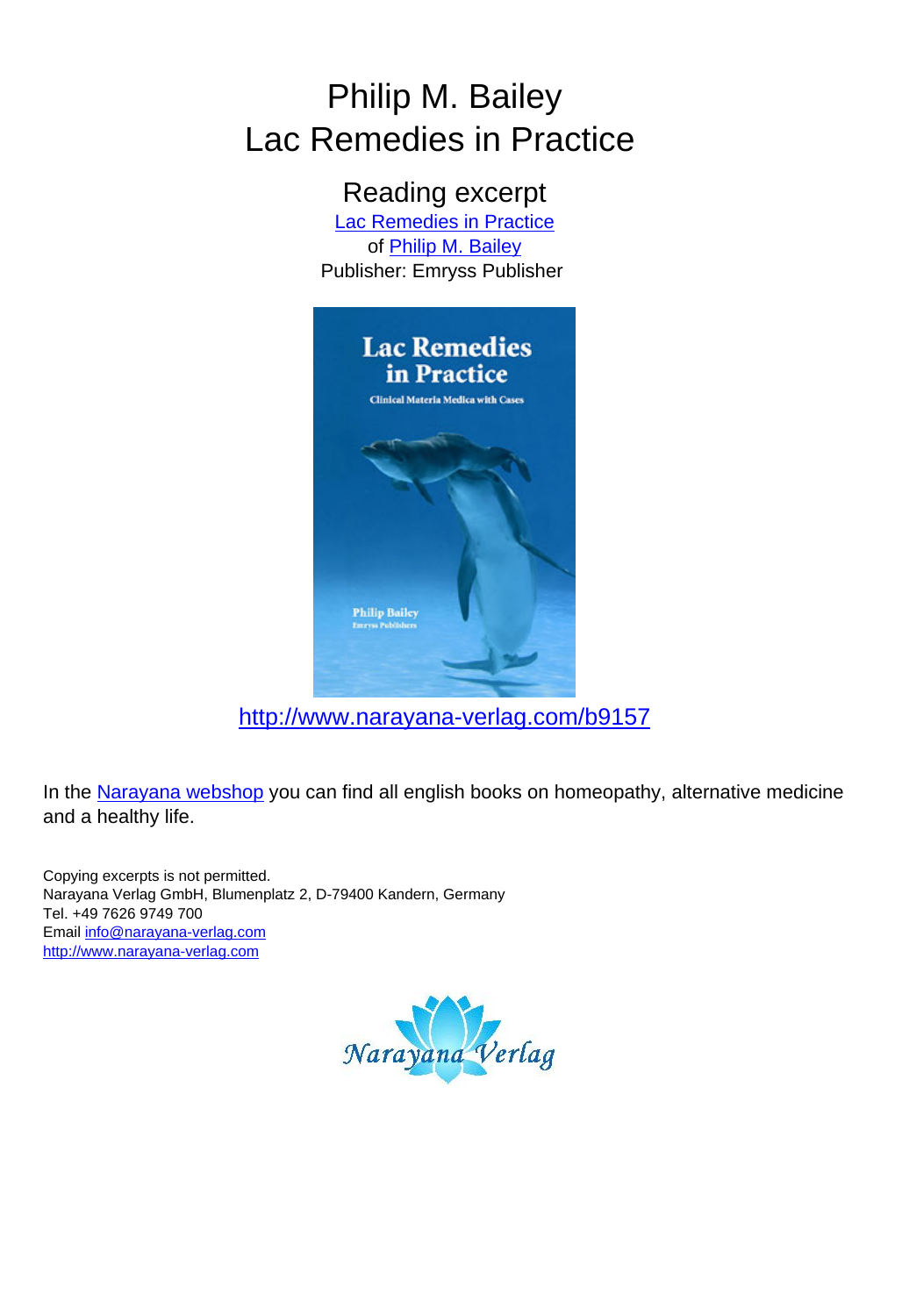# The *Lac* Remedies in Practice

A clinical materia medica with cases

Philip Bailey



Emryss Publishers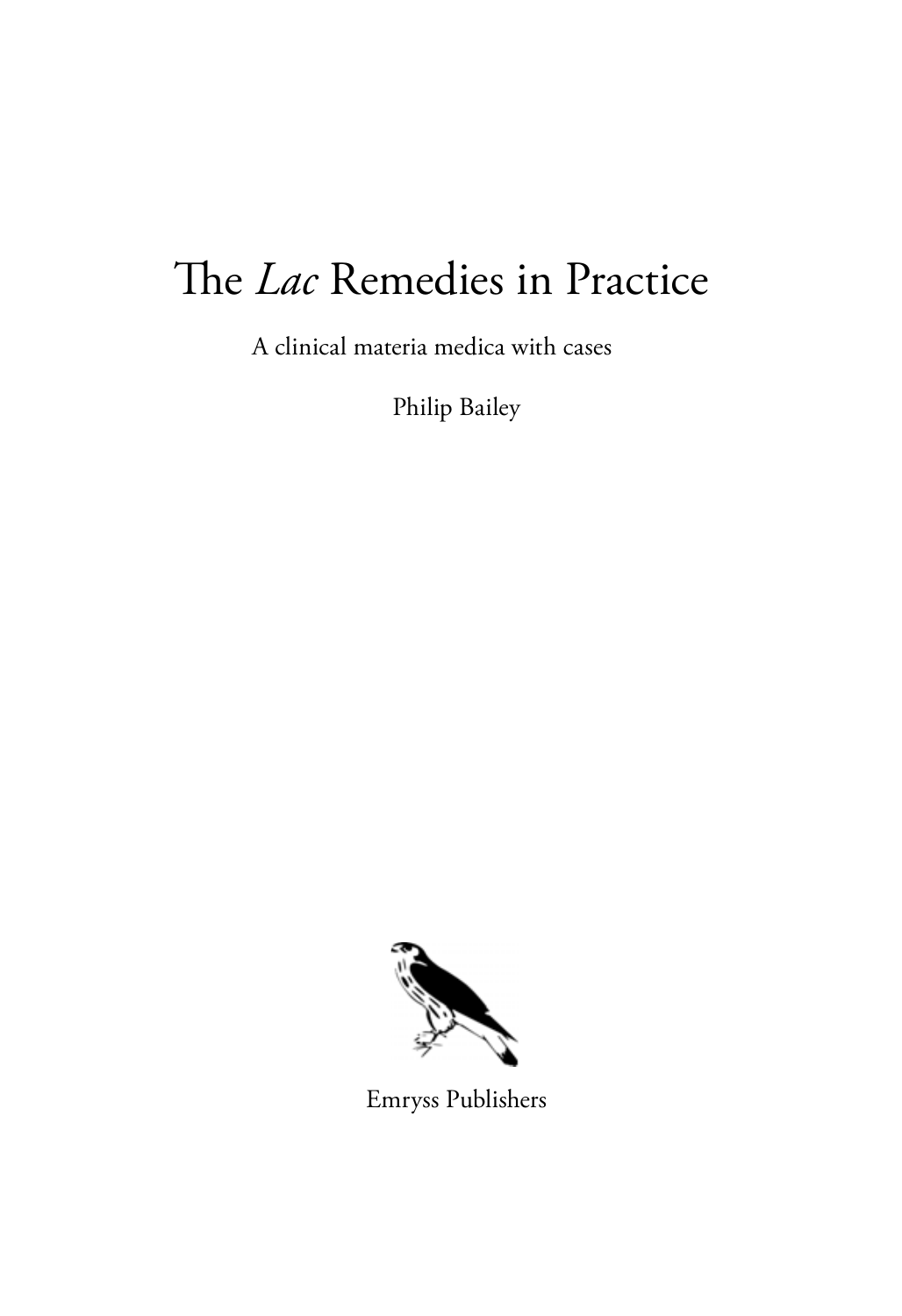## **CONTENTS**

| <b>Introduction – Lac themes</b>          | 11-27 |
|-------------------------------------------|-------|
| The Lac remedies                          | 11    |
| Missing Foundation                        | 12    |
| Ambivalence                               | 13    |
| Paradise Lost                             | 15    |
| Alone and Co-dependent                    | 16    |
| Mother-Child                              | 17    |
| Where is the Man?                         | 19    |
| Victim-Consciousness                      | 21    |
| Unsupported                               | 22    |
| Community Awareness and Advocacy          | 22    |
| Rebel with a Cause                        | 23    |
| Push and Pull                             | 25    |
| <b>Boundaries</b>                         | 25    |
| Lac humanum                               | 28-59 |
| Lack of Nurturing                         | 29    |
| Survival                                  | 30    |
| Alone                                     | 31    |
| Mother Love                               | 34    |
| Activist/Feminist                         | 38    |
| All or Nothing                            | 40    |
| On Jacob's Ladder - The Spirit-Body Split | 42    |
| Whose reality?                            | 45    |
| Depression and Worthlessness              | 47    |
| Summary                                   | 48    |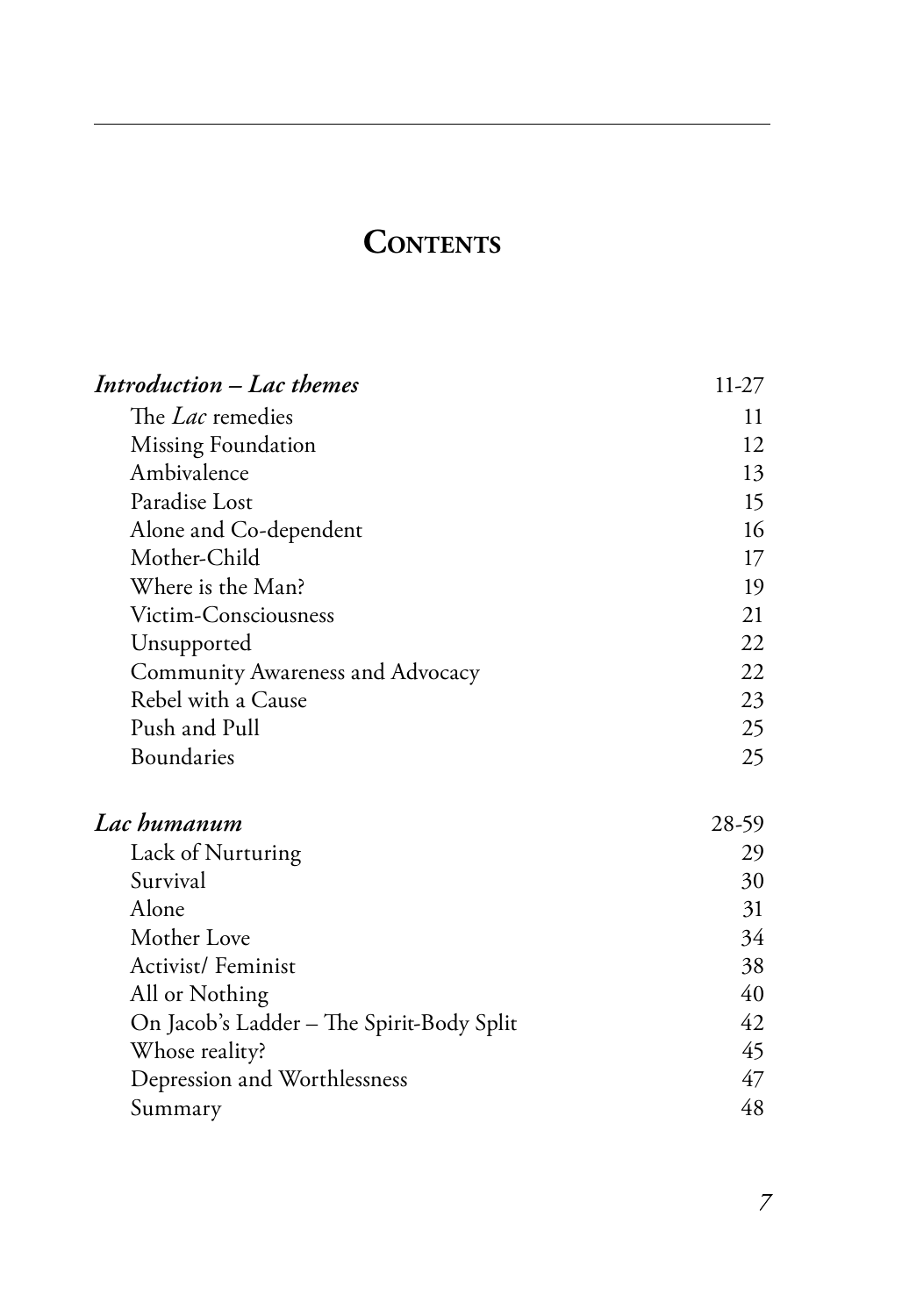| Case 1                 | 49     |
|------------------------|--------|
| Analysis               | 51     |
| Case 2                 | 55     |
| Analysis               | 56     |
| Lac felinum            | 60-87  |
| Ambivalence            | 61     |
| Freedom and Dependency | 63     |
| Anti-Authority         | 65     |
| Feminist               | 66     |
| Fear and Delusions     | 67     |
| Throat Chakra          | 70     |
| <b>Addictions</b>      | 71     |
| Sensuality             | 71     |
| Cats                   | 72     |
| The Tomcat             | 72     |
| Differential Diagnosis | 74     |
| Physical Complaints    | 77     |
| Case 1                 | 78     |
| Analysis               | 80     |
| Case 2                 | 82     |
|                        |        |
| Lac equis              | 88-133 |
| Blocked                | 89     |
| <b>Breaking Free</b>   | 95     |
| Depression and Mania   | 97     |
| Assertive              | 99     |
| Differential Diagnosis | 100    |
| Case 1                 | 103    |
| Analysis and treatment | 104    |
| Analysis               | 109    |
| Lac equis – mind       | 111    |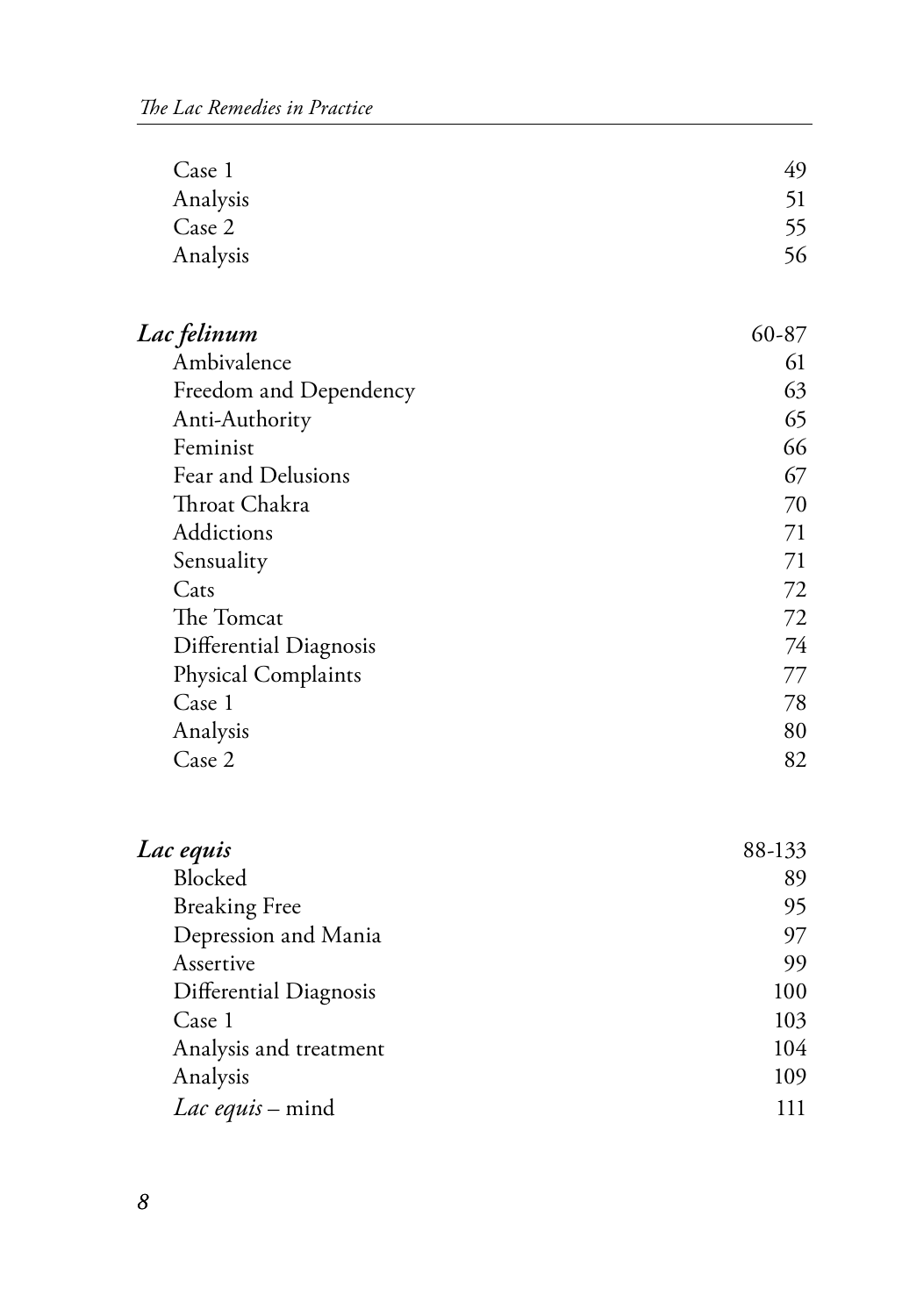|                                        | Contents |
|----------------------------------------|----------|
| Case 2                                 | 115      |
| Comment                                | 122      |
| Case 3                                 | 128      |
| Comment                                | 130      |
| Lac caninum                            | 134-157  |
| Worthlessness                          | 135      |
| Out of Control                         | 139      |
| Abuse                                  | 144      |
| Denial                                 | 146      |
| Grief                                  | 147      |
| The Male                               | 147      |
| Case 1                                 | 150      |
| Analysis                               | 152      |
| Repertorisation                        | 153      |
| Case 2                                 | 154      |
| Analysis                               | 156      |
| Lac defloratum                         | 158-173  |
| Passivity                              | 159      |
| Nebulous                               | 161      |
| Self-esteem                            | 162      |
| Suppressed rage                        | 163      |
| Co-dependency                          | 165      |
| Fear of annihilation, of being trapped | 166      |
| Don't trust the Feminine               | 167      |
| Case 1                                 | 168      |
| Analysis                               | 170      |
| Lac leoninum                           | 174-198  |
| Dignity and Pride                      | 175      |
| Calm, Responsible and Controlled       | 177      |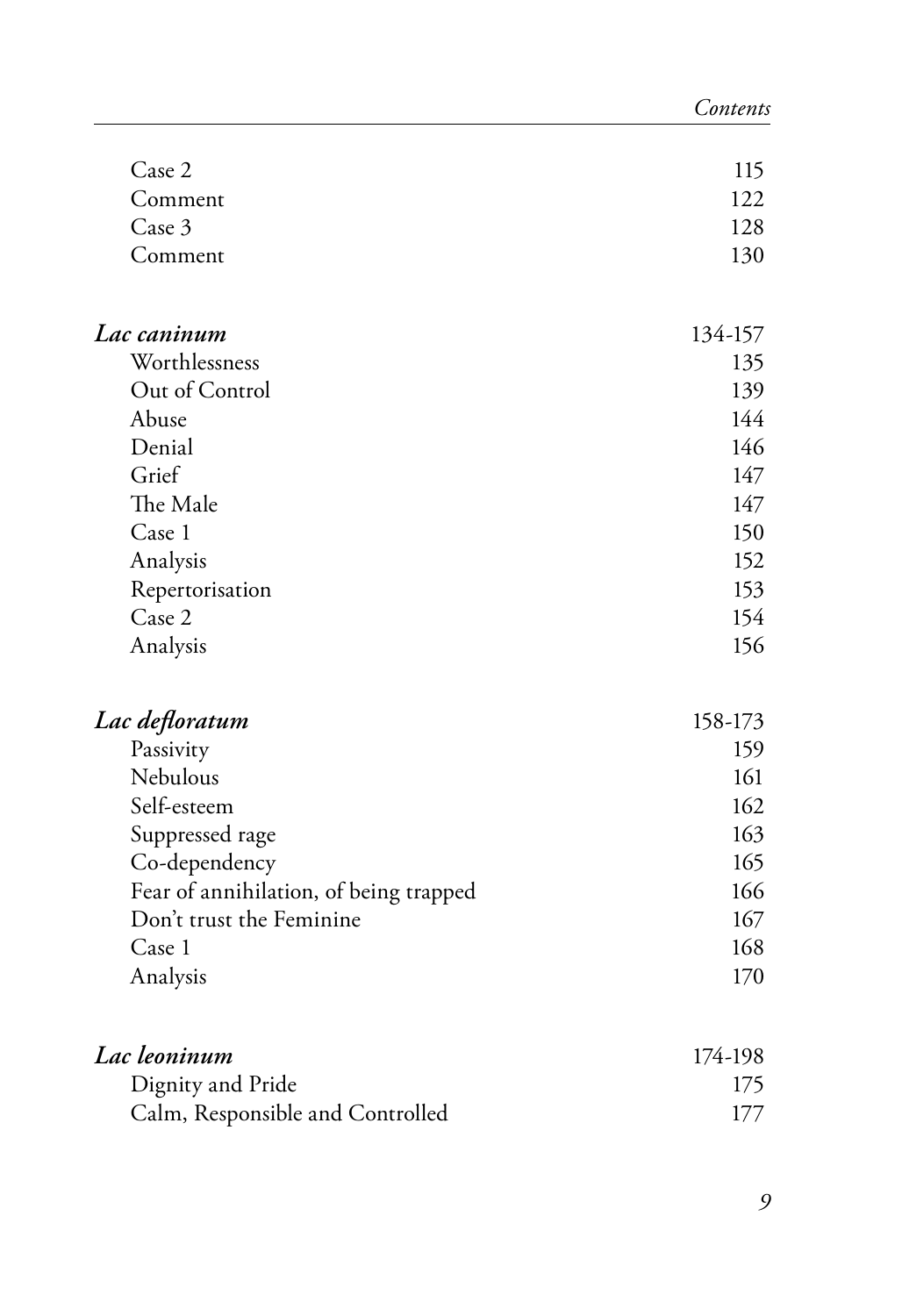| Near Death Experiences            | 178     |
|-----------------------------------|---------|
| Africa                            | 180     |
| Trouble with Men                  | 180     |
| Summary                           | 184     |
| Case 1                            | 185     |
| Analysis                          | 189     |
| Lac leoninum rubrics in this case | 192     |
| Case 2                            | 192     |
| Analysis                          | 195     |
| Lac delphinum                     | 200-114 |
| Fear                              | 201     |
| Relationships and Sexuality       | 202     |
| Heart-centred and Dreamy          | 203     |
| Play, Escape and Magical Thinking | 204     |
| Depression                        | 205     |
| Case 1                            | 206     |
| Analysis                          | 207     |
| Case 2                            | 209     |
| Analysis                          | 211     |
| Lac lupinum                       | 216-213 |
| The Outsider                      | 217     |
| Trouble with Women                | 219     |
| The Opportunist                   | 219     |
| The Thrill-Seeker                 | 220     |
| Avoidance                         | 221     |
| Trouble with Money                | 224     |
| Death and other Inconveniences    | 225     |
| Case                              | 226     |
| Analysis                          | 227     |
| Index                             | 231     |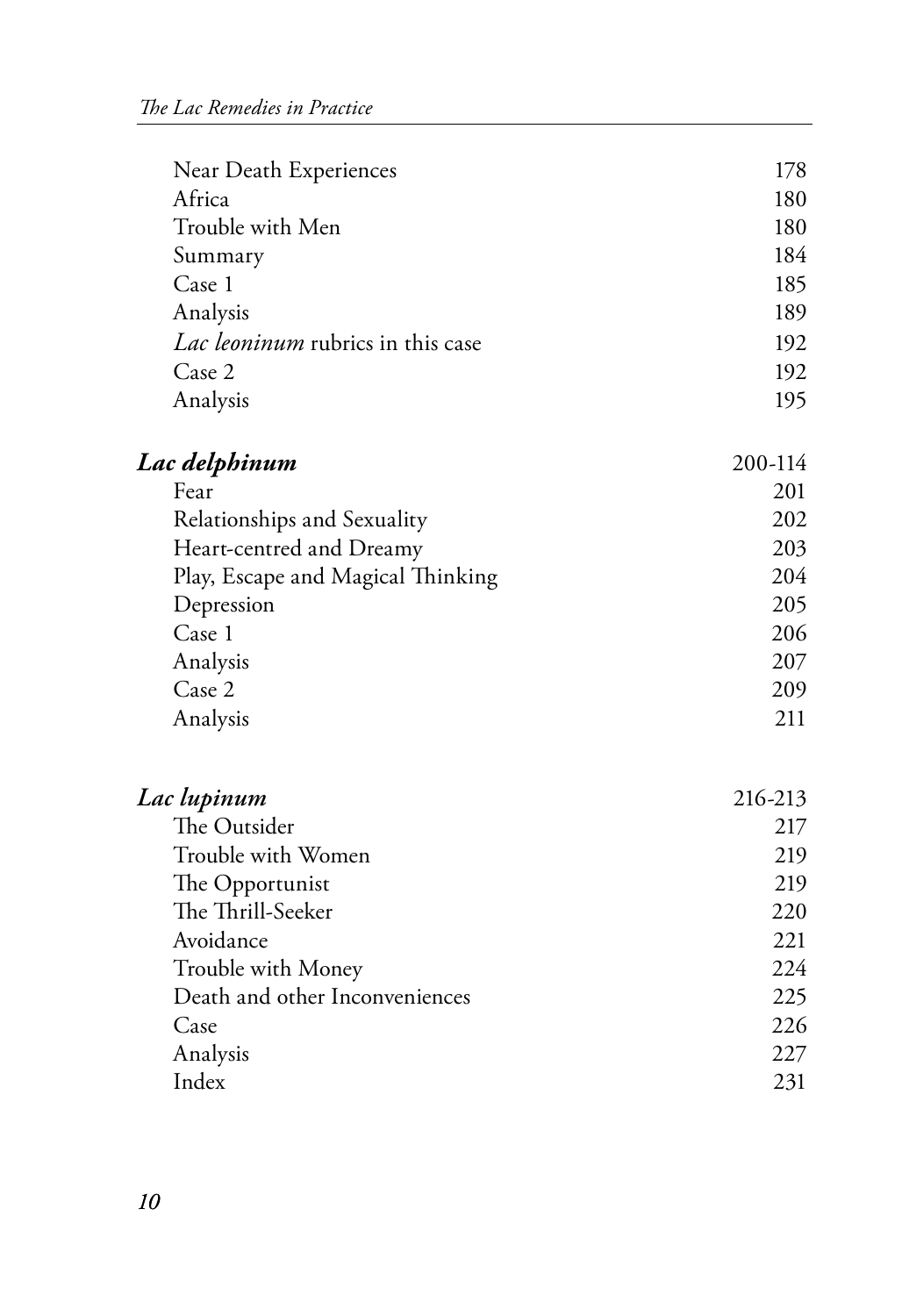## **INTRODUCTION**

#### *The Lac remedies*

Until quite recently remedies made from milk occupied a relatively small niche in our materia medica, and it was only *Lac caninum* that was familiar to most homeopaths. This has changed markedly over the past 20 years, thanks to the contributions of homeopaths such as Nancy Herrick and Rajan Sankaran, who undertook provings of animal milks, and Karl Müller, who provided remedy pictures of milks based on clinical experience. We now have a whole family of remedies derived from human and animal milks, and a growing understanding of their common and their individual qualities. It has become clear that these remedies are very deep acting when used constitutionally, since they address themselves to the earliest of traumas, the failure to bond adequately with the mother at birth.

The materia medicae in this book are derived entirely from my own clinical experience using *Lac* remedies in my homeopathic practice. They are therefore somewhat different from materia medicae derived largely from provings. Thankfully, there is also a great deal of congruence between the two, particularly regarding keynotes and common themes.

My experience using *Lac* remedies has shown me that it is not the birth trauma that produces a *Lac* picture constitutionally. If that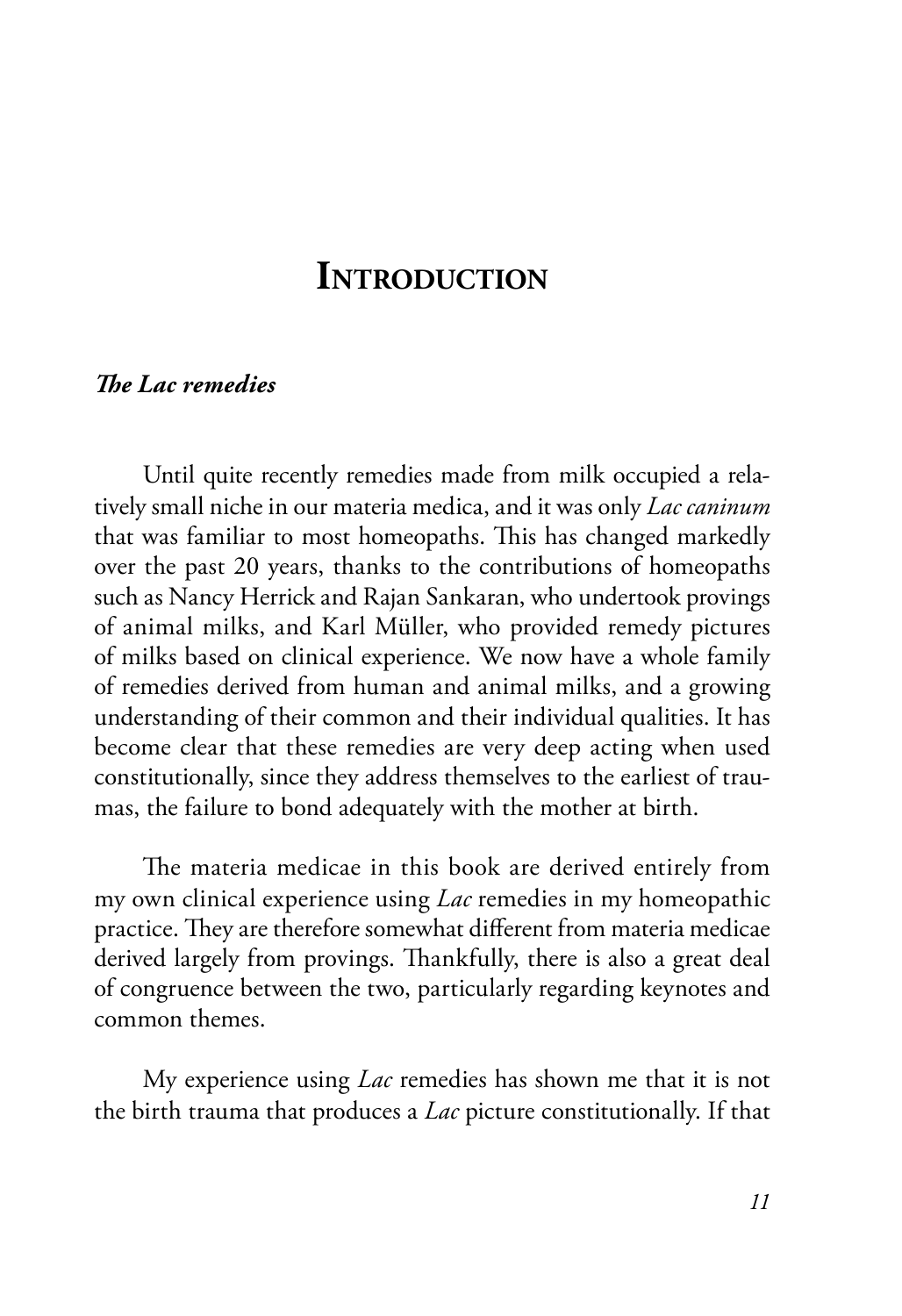were the case, we would only need one *Lac* remedy. Rather, particular *Lac* remedies run in families, and are inherited genetically. When a baby is born with a *Lac* constitution, it is more liable to have trouble forming a bond with its mother for two reasons. Firstly, its mother often has a *Lac* constitution, and therefore is intrinsically at a disadvantage with regard to forming a bond with her child. And secondly, the child itself, resonating constitutionally to a *Lac* frequency, is less able to bond fully.

In some cases both mother and child have the same Lac constitution, but the clinical picture is mild. In other words, the mother-child bond was established relatively normally, and the child grew up expressing the psychological and physical profile of a Lac remedy, but in its more benign form. In other cases, bonding was severely compromised, and in these cases the clinical pictures of both mother and the child express the more pathological degrees of Lac symptomatology.

Let us now consider the general themes that are encountered in *Lac* remedies.

#### *Missing Foundation*

Breast milk is our first sustenance. It provides all the physical nourishment we require and forms the basis for psychic bonding with our mother. This bonding is the foundation for our psychological development as a separate being. Through bonding to our mother we continue to be protected, as we were in the womb. We are still one with our mother, and hence safe. Only after bonding has successfully been established, can we begin to separate safely, to experience ourselves as separate entities, yet connected to mother, and hence to the world.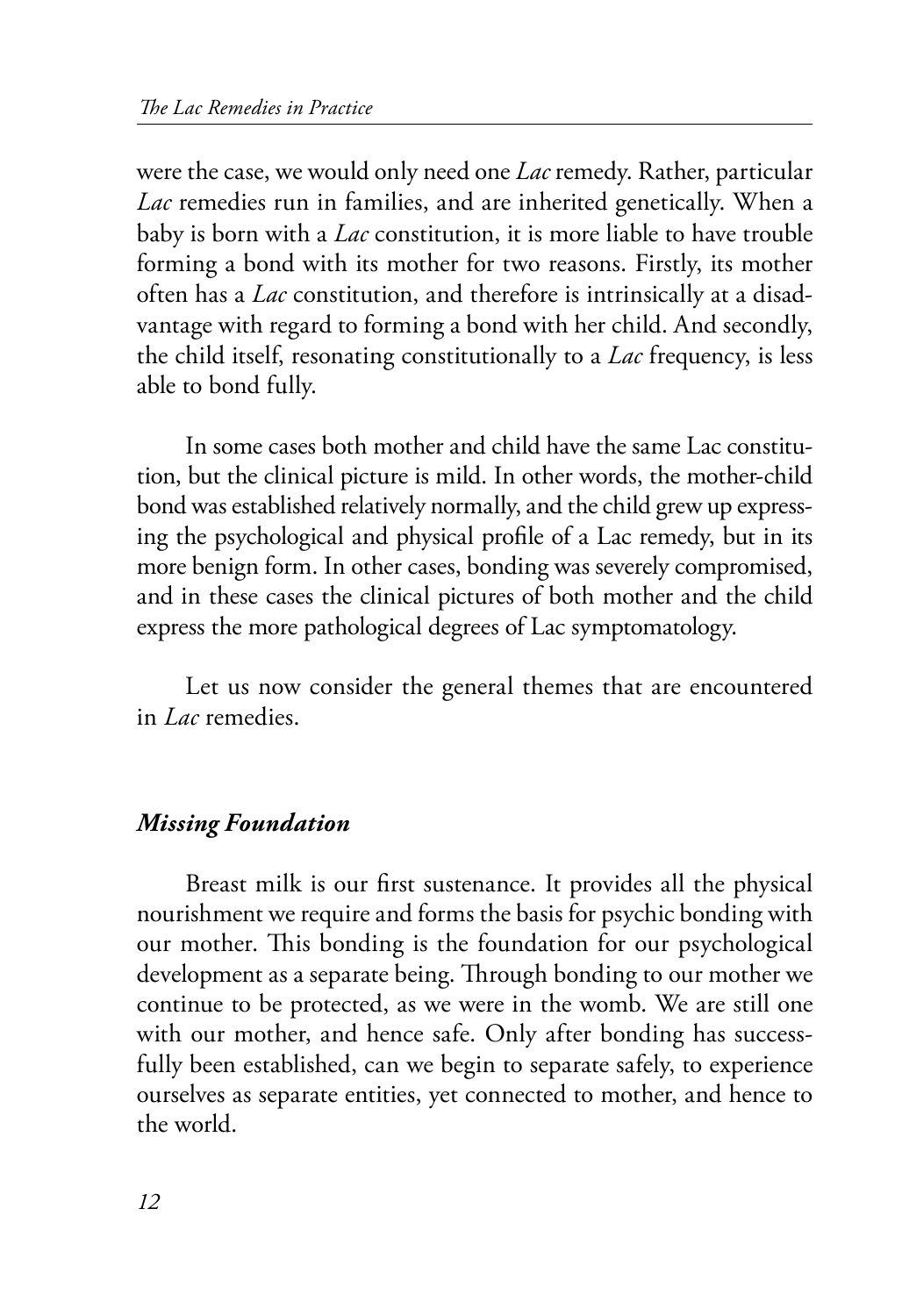In *Lac* cases bonding was never fully established with the mother. This missing foundation underlies all the various dynamics that typify the  $Lac$  state. There are many reasons why bonding may have been unsuccessful. One common reason is that the mother was in a *Lac* state, and hence was not available emotionally. *Lac* mothers very often give birth to *Lac* children. If the mother did not bond with her mother, she cannot bond with her child. In such cases the mother may be aware of a profound distance between herself and her child. Often love will grow in time, but the child's psychological foundations have already been severely affected.

There may be various physical reasons why the mother cannot bond with the child. She may be severely ill after giving birth, and hence not available energetically. She may have post-natal depression. Or the child may be premature, or so delicate that she cannot be nursed by her mother, and must lie alone in an incubator. All these scenarios are encountered in *Lac* cases.

Very often in *Lac* cases there is a history of separation from the mother during the first two years of life. This can weaken an already shaky bond with the mother, and further threaten the individual's sense of personal security. Equally common is a history of difficulties in breastfeeding. It does not seem to matter whether the difficulties appeared to come from the mother (e.g. Lack of milk) or from the child (e.g. poor attachment to the breast).

#### *Ambivalence*

When a baby is born, it instinctively moves towards the mother's breast. This reaching out towards the mother is the first movement of the child towards a specific goal, and it lays the foundation for healthy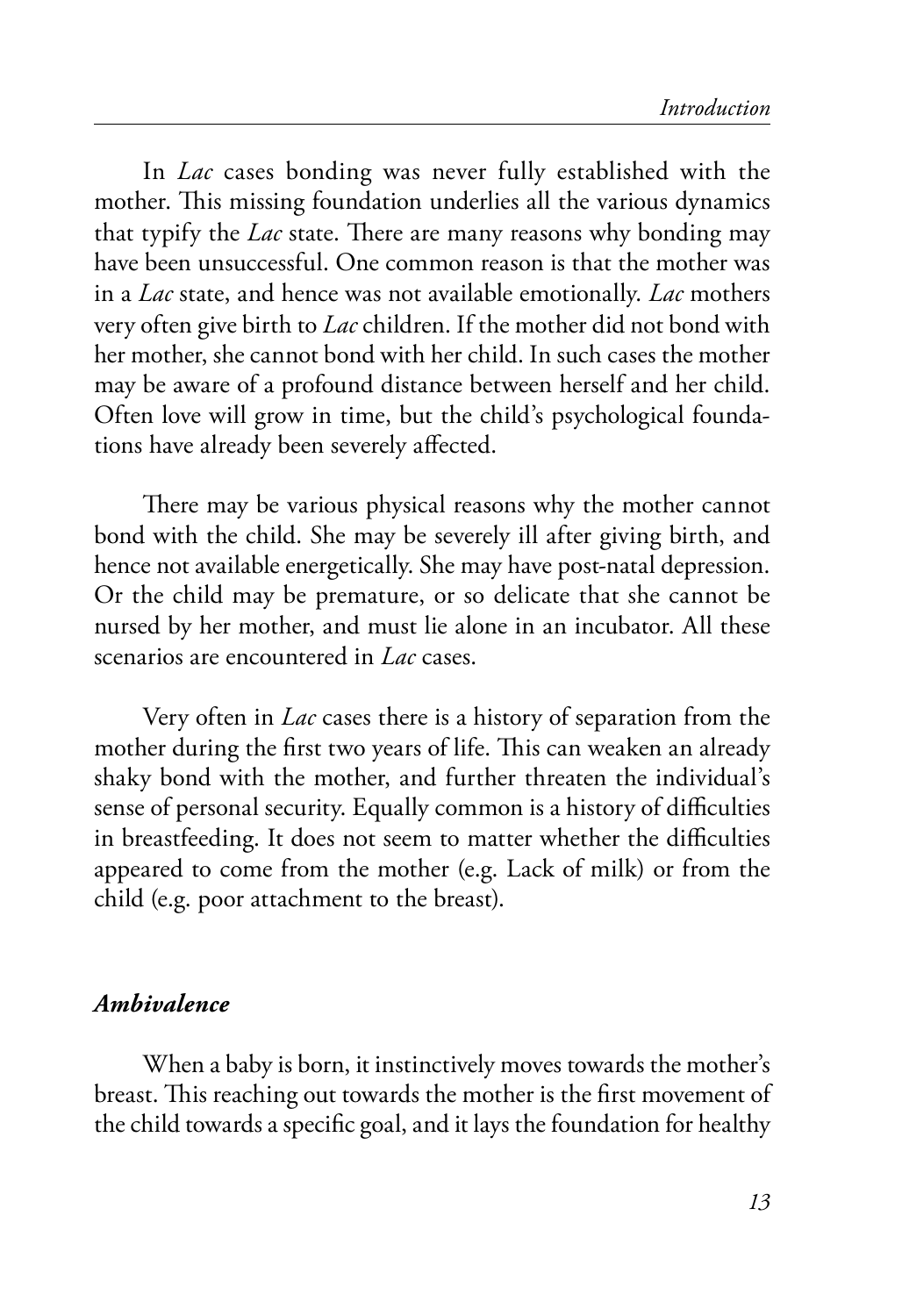connections with other people later in life. When this first movement is interrupted, the individual grows up not knowing how to connect with other people.

Famous studies of new born babies showed that when their mother did not respond to their reaching out, they tried again and again to reach her<sup>1</sup>. After several attempts fail to elicit a response, the baby stops reaching out, and withdraws. This withdrawal from contact is a kind of giving up, and it is seen in every *Lac* case. *Lac*  individuals lack prior experience of reliable close connection. Rather, they have the early imprint of failing to connect with mother. The initial healthy reaching out movement toward the other was interrupted.

As a consequence, when they are faced with the possibility of relationship later in life, they cannot reach out and trust that the bond will be reliable. That would only open the original wound. If they do manage to open up and form a close bond with another, the loss of such a bond feels absolutely devastating. It repeats the original traumatic experience after birth, of losing the mother, who is everything.

A baby who has no contact with another person becomes autistic. In *Lac* cases contact is there, but bonding is incomplete. The result is a person who is constantly in a dilemma - should I try again to connect (Gestures, makes: grasping or reaching at something – Millenium), or should I protect myself? This is a fundamental dynamic in *Lac* cases. The person feels torn between the two movements – towards or away. Yes or No. As a result, ambivalence is a key symptom in most *Lac* cases.

*<sup>1</sup> James Robertson's fi lm, 'Young Children in Brief Separation', 1976, Robertson Films*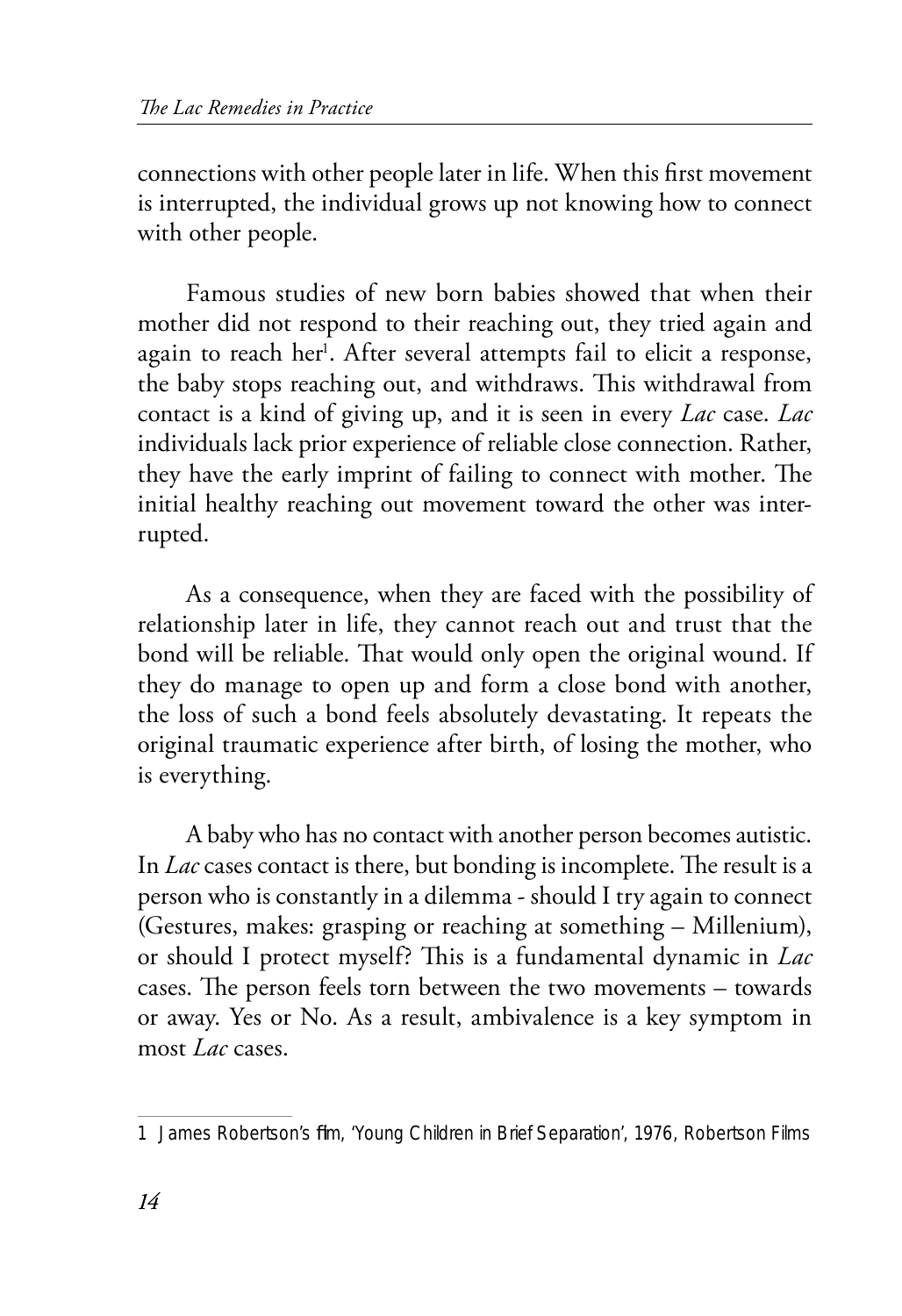The original ambivalence towards attempts at connection continues later in life, whenever a connection to another person is considered. And this basic ambivalence spreads out, to cover reactions toward many things. Should I move towards Life or Death? Towards Expression or Silence? Towards Independence or Connectedness? Towards Feeling, or Neutrality? It is the basis of the well-known *Lac* tendency to feel pulled between looking after self, and connecting to others.

#### *Paradise Lost*

A newborn child has just emerged from the paradise of the womb, where it felt at one with its environment. The movement towards Mother is a movement toward safety, a continuation of connectedness. When this is not possible, the child tries to retreat back into the womb. It curls up and withdraws its senses. In *Lac* people we see an attempt to withdraw away from life, back into the paradise of the womb, or even the spiritual world, whence came the child's soul. Two manifestations of this attempt are narcotic use, and spiritual identification. In both cases, the individual seeks to return to a prenatal feeling of oneness.

Most *Lac* cases are not addicted to narcotics. The spiritual realm is more often chosen as a haven from the cold isolation felt in this world. Most *Lac* individuals are spiritual people, in both senses of the word. They have some experience of higher states of consciousness, and they identify with philosophies which emphasize spiritual realities. Frequently, they identify with New Age philosophy, a kind of userfriendly religion, which emphasizes that you are Spirit, and all things are possible. In so doing, the *Lac* individual maintains the split that occurred at birth, between Heaven and Earth. In effect, she says 'No thanks' to life on Earth. Many individuals who responded deeply to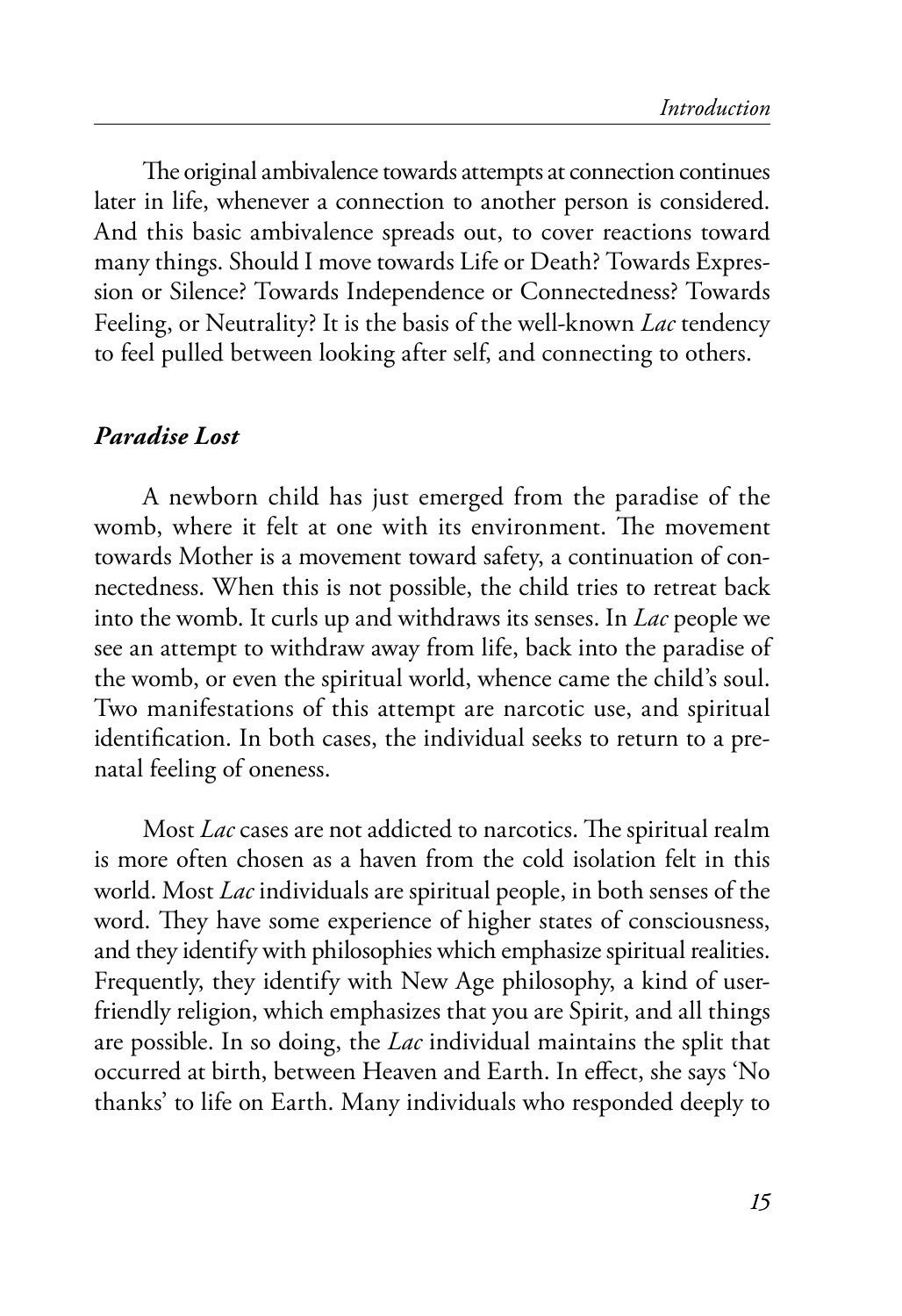a *Lac* remedy have commented, 'I never really fully committed to being here on Earth.'

This denial of Earth-based reality is common in *Lac* cases. They appear as 'space-cadets,' more interested in your Sun-sign than in a real connection; more keen to heal the planet's Heart chakra, than to connect with their own injured feelings. And their original retreat to a prior paradise was a desperate one, hence this desperation can be seen in the zealous manner in which *Lac* individuals express their spirituality. If you affirm their attachment to Spirit, they can feel secure. If you do not, they begin to doubt it, and then they may have to feel the terrible loneliness of the newborn child, disconnected from its mother. Repeating the mantra, 'I am surrounded by white light' is a poor substitute for early maternal bonding.

#### *Alone and Co-dependent*

Having failed to bond completely with Mother, the *Lac* child feels very alone, and this feeling never leaves her. She will feel alone for the rest of her life, unless she experiences profound healing. Even if she is in a long-term, committed relationship, she is liable to feel alone, and most *Lac* individuals find it hard to maintain such relationships. *Lac* cases often report that they feel cut off from the world, alone and unsupported. (Lac clients very often use the word 'unsupported' in their histories).

Just as the newborn defended itself by withdrawing, so the *Lac*  individual tends to isolate himself, not daring to feel the devastation of further failures at reaching out. Like *Natrum*, he becomes good at caring for others, whilst being unable to care for himself.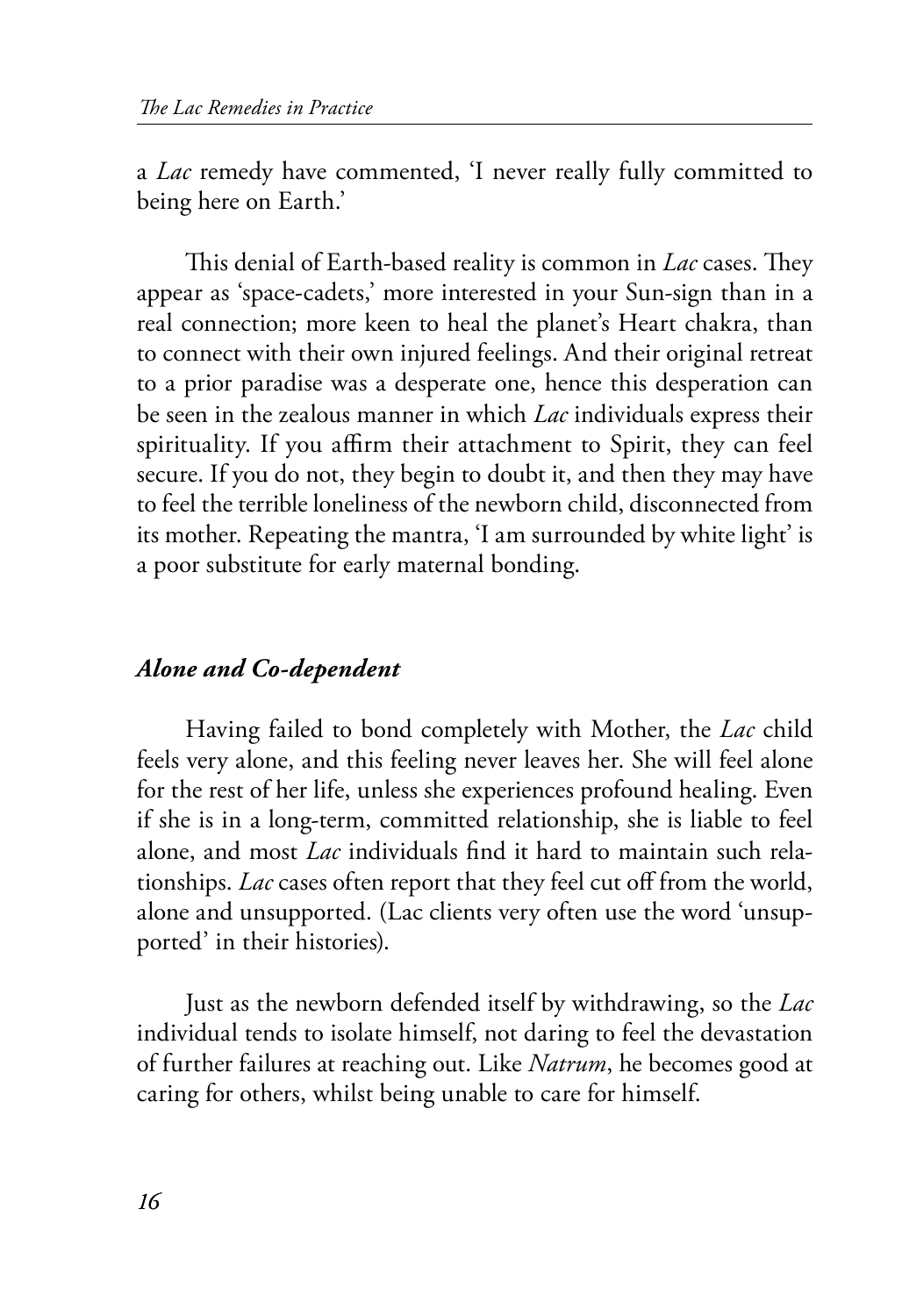The *Lac* child cannot bear to simply lose the mother. Instead, he seeks to win her love. *Lac* cases typically report that they tried as children to please their mother, and as adults they continue to try. They were 'good' children, just like *Natrum muriaticum*, helpful and responsible. Very often they were the eldest child, helping mother by shouldering some of her responsibilities towards the other children. They thus became like little adults. Later, they continue to take responsibility for other people, and feel guilty when they don't. In this sense *Lac* cases have unclear boundaries.

#### *Mother-Child*

There is a mother – child dynamic that is very typical in *Lac* cases. The patient says that as a child they looked after their mother. In other words, the roles were reversed. I have had *Lac* children complain to me that their mother behaves like a child. They were referring to the mother's dependency, and her emotional immaturity. *Lac*  constitutions, like other constitutions, run in families. Very often the mother and the child both respond to the same *Lac* remedy. In such cases it is common for the mother to use emotional blackmail to maintain the care she gets from her child. She may say, 'You are killing me' when the daughter comes home late from a night out, and the daughter, who has grown up hearing how much her mother has sacrificed for her, feels very guilty.

Here both mother and daughter are acting out *Lac* programmes. The daughter is looking after her mother, in order to win her love. The mother uses her daughter for support, since she feels so alone and unsupported. During consultations *Lac* mothers will often bring a child in for support. Even though the child is only ten years old, he will correct his mother's mistakes, point out symptoms his mother has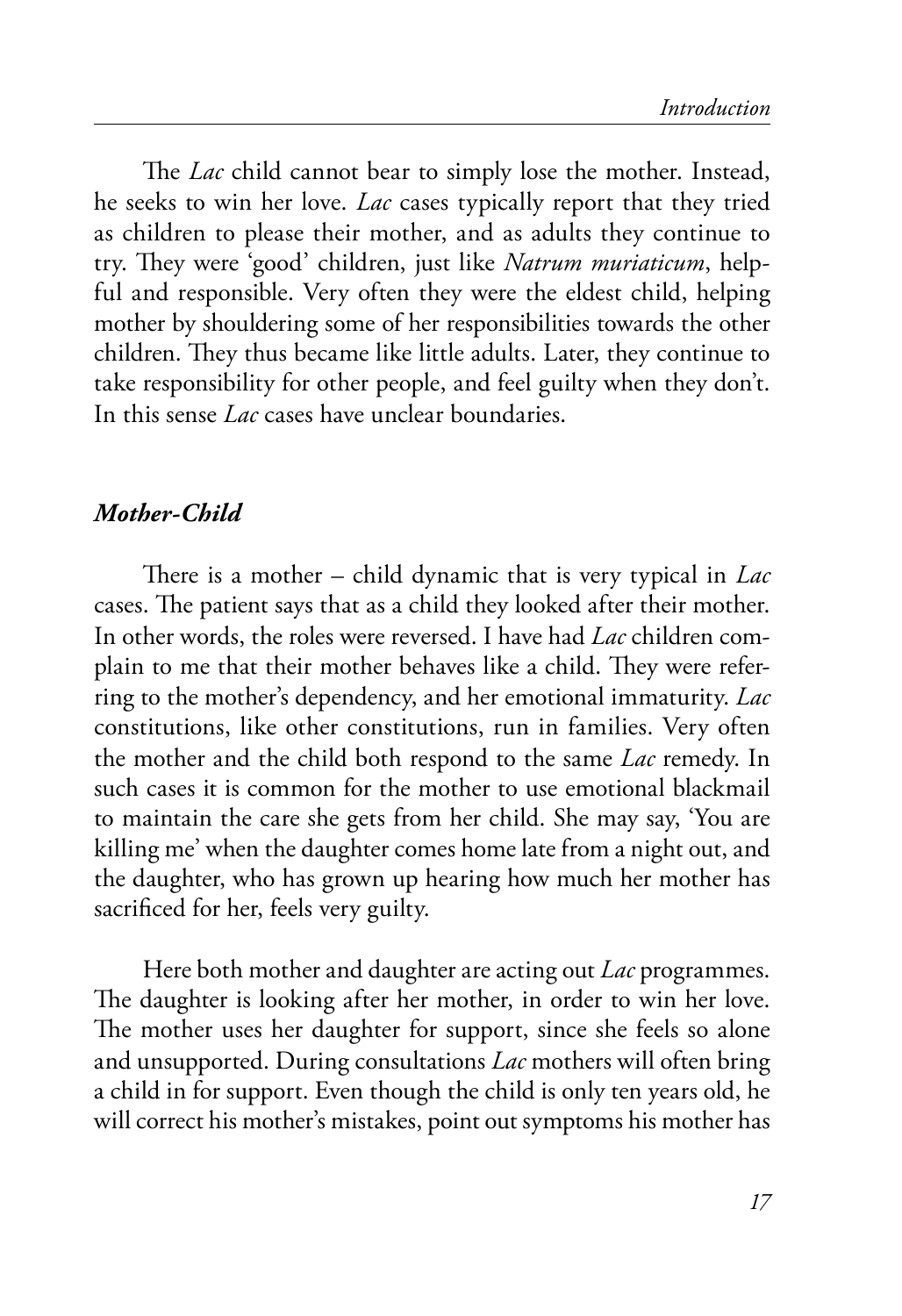forgotten, and hug his mother when she cries. The mother appears to have no idea that this relationship is inappropriate. This dynamic is especially seen in one-parent families, which are surprisingly common when the mother is a *Lac* individual.

As the *Lac* child of a *Lac* mother grows up, he begins to resent the manipulation that he senses his mother is using. He is used as a confidant and partner by his mother, and this puts enormous pressure on him. By the time he is a teenager, he is liable to have developed a lot of anger towards his mother, an anger that usually survives well into adulthood. When a case revolves around anger towards the mother, a *Lac* remedy is often indicated.

With regard to *Lac* mothers, two very different dynamics are typically seen. One is the mother who could not bond with her child, and remains detached. She may do her best to be a good mother, but she knows she does not feel the closeness to her child that she should. She may favour another child, or even be actively unkind toward the child she could not bond with. In the latter case, it is as if she took out on the child all the anger she felt when she, as a child, was rejected by her mother.

The other common *Lac* dynamic is the *Lac* mother who is totally dependent upon her child for love and emotional security. Since she could not find it from her mother, she seeks it in her child. Here is a being who needs her so much that she can rely on the connection. In these cases the roles are reversed, and the child grows up looking after the mother. (In practice, we also see a mixed picture, where the mother is cool to the child, yet still manages to rely on the child and be looked after by her).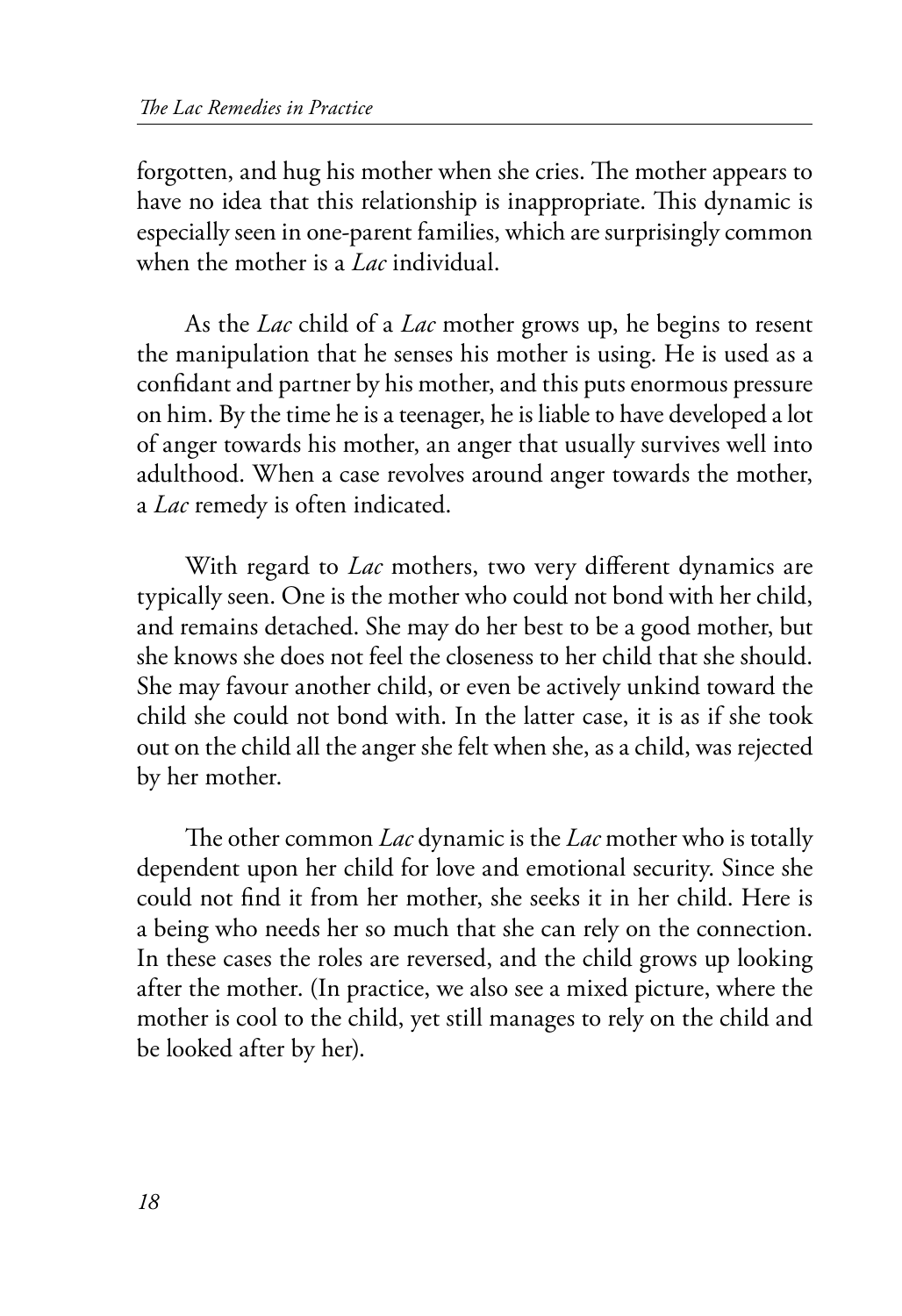Mother and child themes run through *Lac* cases in many ways. A *Lac* patient will often dream of children in danger, and sometimes of saving such children.

In life many *Lac* people are staunch advocates for mothers and children, often in professional roles. This advocacy is seen especially often in *Lac humanum* cases.

#### *Where is the Man?*

 Single-parent families are extraordinarily common in *Lac* households. The majority of the *Lac* mothers I have treated were single mothers. I have wondered why this is so, and come to the following hypotheses.

- ~ The *Lac* woman does not trust love. In a relationship with a man this mistrust has the effect of pushing the man away. Subconsciously, the *Lac* mother feels safe with her children, but not with her husband.
- ~ The *Lac* mother develops such a dependency on her child that she excludes her partner. This can contribute to a relationship break-up.
- ~ *Lac* people tend to be co-dependent. Th us a *Lac* woman may attract a man who needs looking after, become pregnant, and then realize she cannot be a mother to the man as well as the child.
- ~ *Lac* women are less likely than most to be willing to have an abortion after an unplanned pregnancy. This may be in part due to emotional sensitivity, and also the fact that they may have dreamt of the close contact they would enjoy with their child.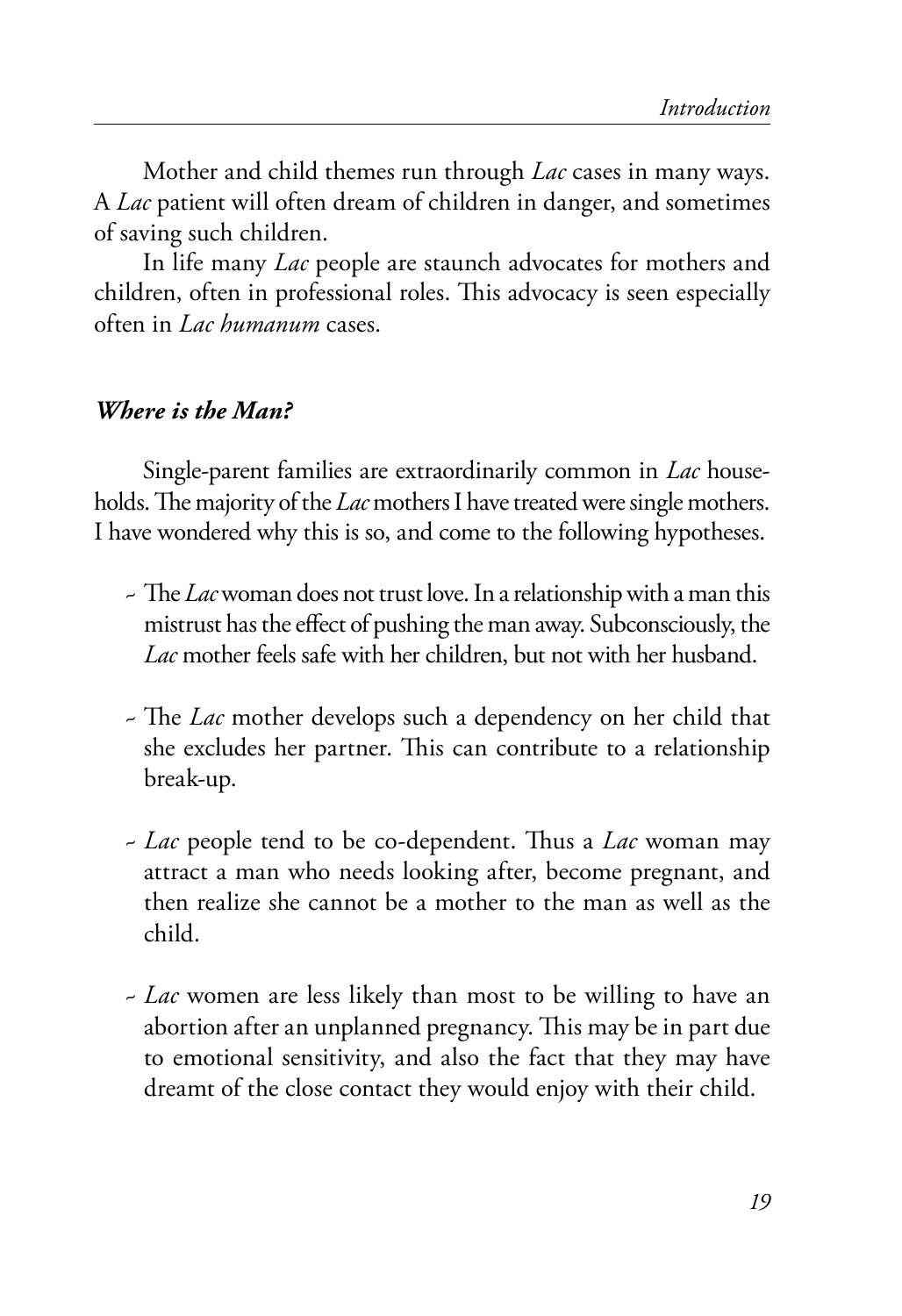Even when the *Lac* mother stays with her partner, there is a tendency for her to push him out of the picture. *Lac* clients often report that their father was in the background and the mother was dominant at home. Sometimes the *Lac* mother is so dependent upon her child for emotional support that she breast-feeds until the child is three or four, and keeps her in the bed with her at night. This has the effect of pushing the father away. He cannot compete with this intense mother-child bond, and so he withdraws. The *Lac* child grows up feeling that her father in ineffectual, and later she tends to see all men in this light.

When the *Lac* child grows up without the strong presence of a father, she tends to identify with her mother. This often involves taking on her mother's resentment towards men. But where does this resentment come from? Again, there are several possible origins.

- ~ The mother resents her own father, because he did not protect her from her needy mother.
- ~ The mother resents her husband, because she feels unsupported by him.
- ~ A man or men have actively been cruel to her.

Whatever the dynamics, many *Lac* women are distrustful of men, and some are overtly hostile. The hostility expressed towards men in the past by aspects of the Feminist movement can be due, to some extent, to this hostility that many *Lac* women feel (often unconsciously) towards men. *Lac* women have a strong tendency to advocate for the rights of women and children, and this has led to many of them being involved previously in the Feminist movement.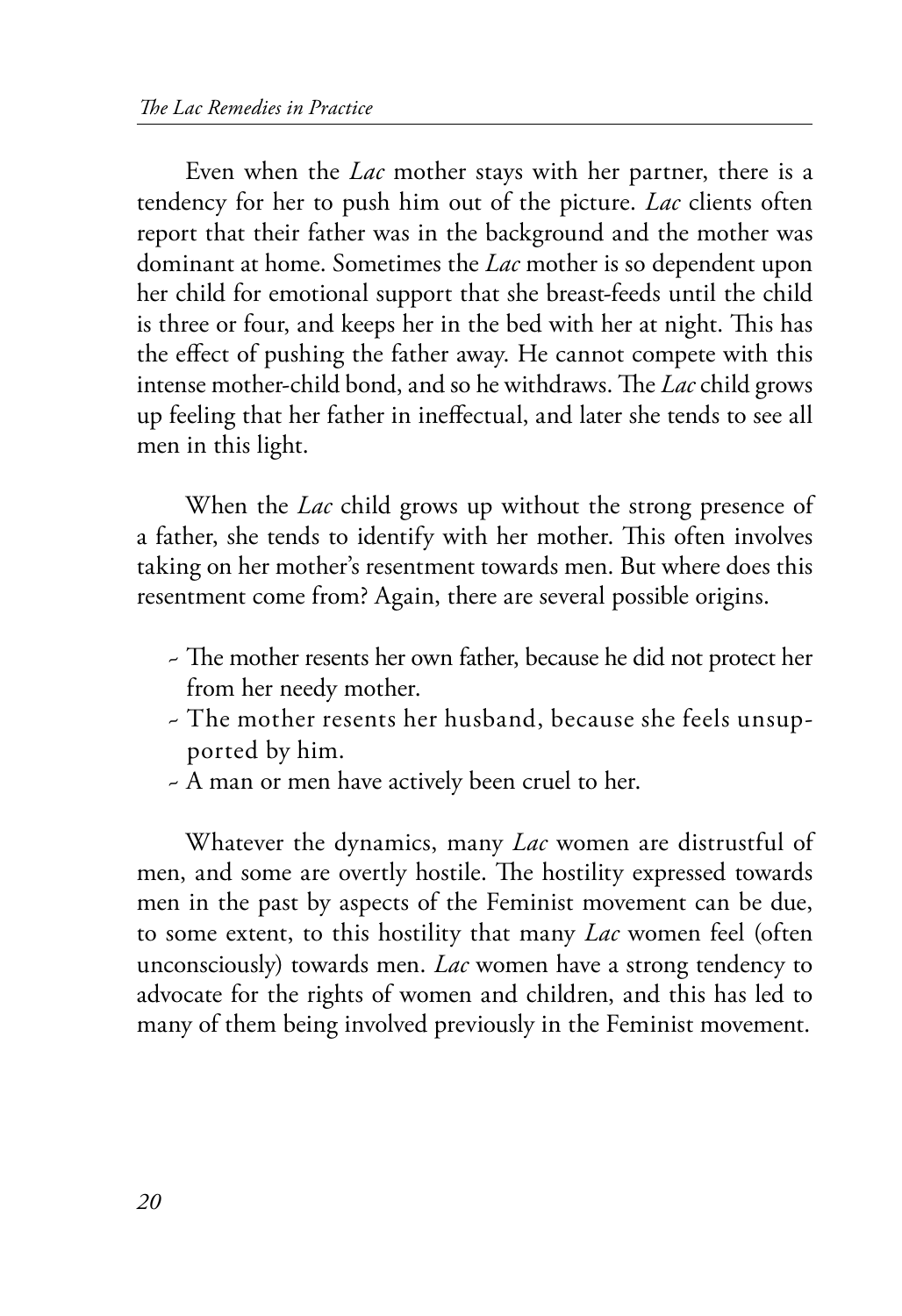#### *Victim-Consciousness*

In my experience, the single most characteristic feature of most *Lac* cases is the way they feel that they are a victim. They tend to express helplessness, and to complain about how unfairly others have treated them. Indeed, they express a lot of indignation about this. As long as they remain caught in this victim-consciousness, they are unable to move forward in life. Taking the correct *Lac* remedy can often do a lot to break this tendency.

Victim-consciousness is a defence mechanism which the *Lac*  individual uses to avoid feeling his own feelings of hurt and helplessness. When the small child feels rejected by his mother, there is a tendency for him to blame himself. Low self-esteem and self-criticism are features common to all *Lac* remedies. In order to protect himself, he turns the blame onto his mother, and becomes her victim. This first defence is repeated with other people later on, becoming a pattern. Whenever the *Lac* person feels rejected, he reacts with anger and indignation, and with blame. This is less painful than feeling the hurt which lies beneath.

Lac cases actually use the word 'victim' frequently during the consultation. They may be referring to themselves, but just as often they project victimhood onto others. One woman who responded well to *Lac felinum*, referred to her partner as a victim, and said he was like a starving man at a banquet, who could not see the food in front of him. She was describing herself precisely. Another word which *Lac*  cases use over and over is 'Abuse'. It matters not whether actual abuse occurred, or how serious it was. It is the frequency of use of the word which stands out in *Lac* cases, irrespective of the facts. *Lac* people feel that they have been abused, because they did not feel protected by their mother. Of course, when the mother-child bond is weak, actual abuse is more likely to happen. It is very common for *Lac* individuals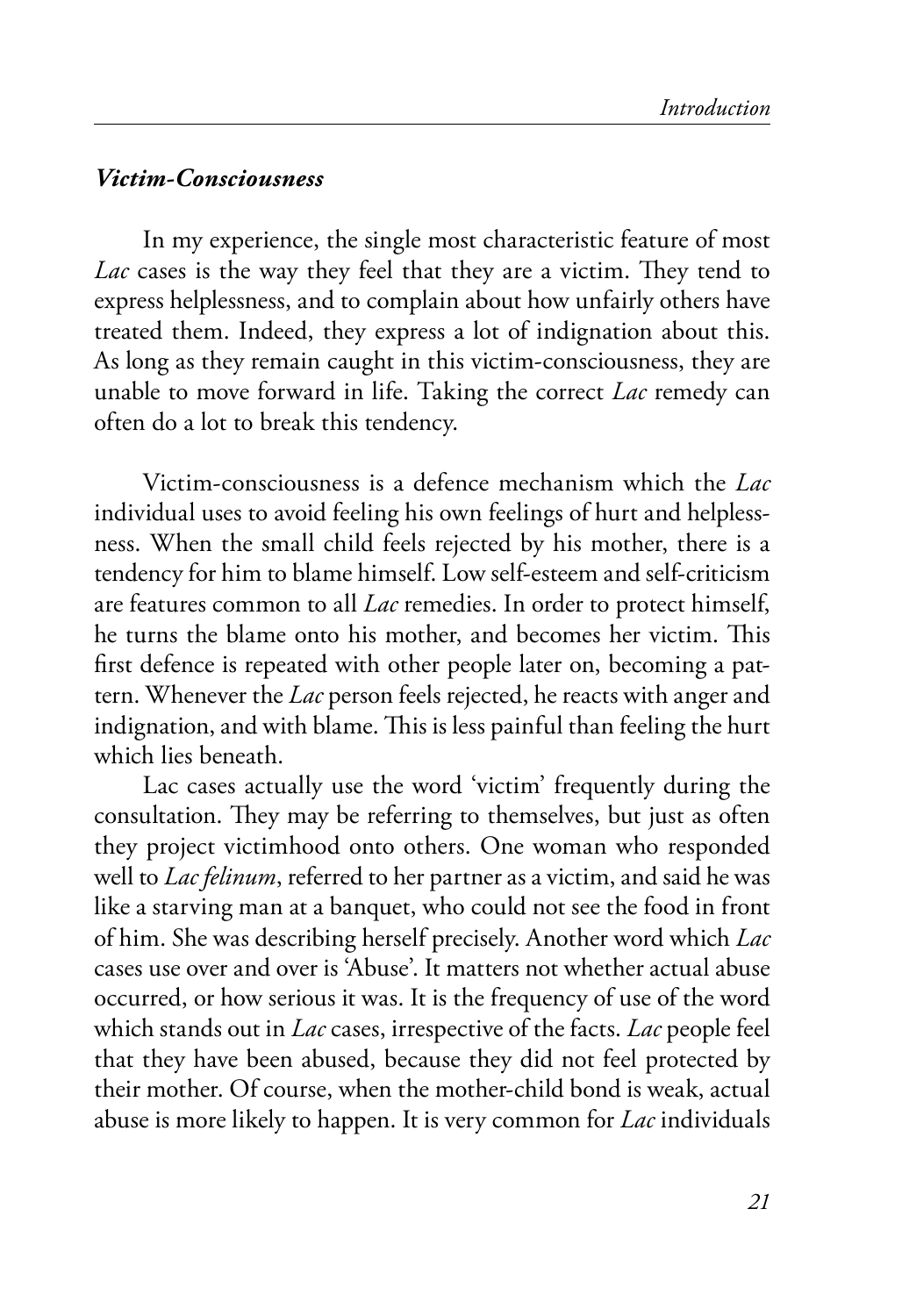to say that they were their mother's scapegoat or whipping boy and in some cases this appears to be true.

#### *Unsupported*

Equally common is the complaint from a *Lac* individual that they have no support. They feel unsupported by their parents, unsupported by their friends, unsupported by their work colleagues. Sometimes this is true, because *Lac* people, by pulling away from others, cut off their own support systems.

One highly characteristic feature of *Lac* cases is the way they cut themselves off from their own family of origin. So often they refuse to have contact, citing terrible treatment they have received from the whole family. This is usually more about the perception of the *Lac* individual. She does not trust love, and will push it away rather than risk being hurt again. After taking a *Lac* remedy, many people re-establish contact with their family, and no longer have to be on guard to make sure they are not emotionally abused.

#### *Community Awareness and Advocacy*

Every wound has within it the seeds of its own healing. In *Lac*  cases, the wound of abandonment leads the *Lac* individual to seek connection with the community as a whole. Unable to nurture herself with one-to-one contacts, she develops an interest in community affairs, and will often find a job working for community organizations. In fact, she is often enthusiastic about community to the point of being zealous. The community replaces her own family, and her fierce dedication to community reflects how much she needs this connection. In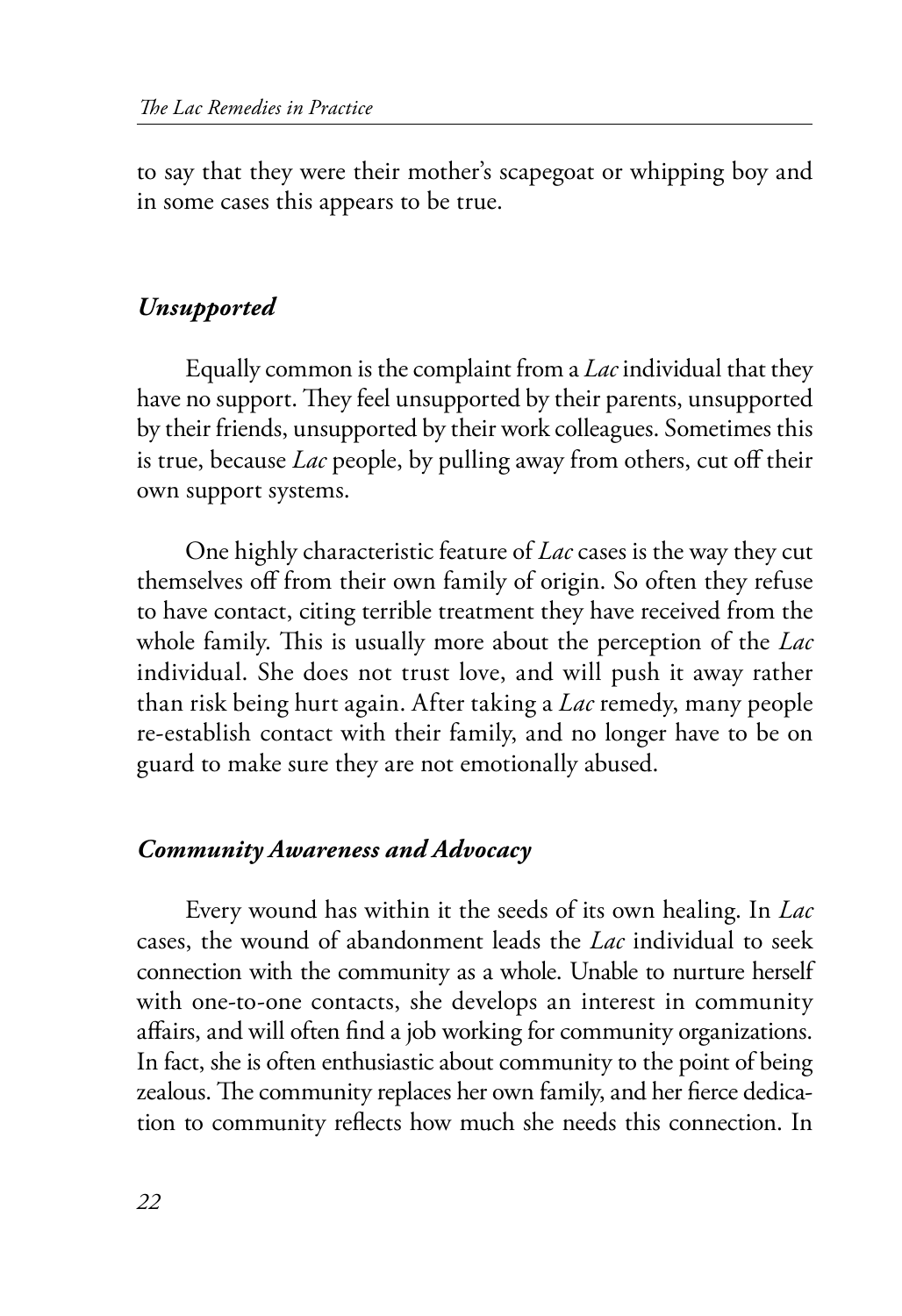*Lac* consultations the word 'community' is often spoken many times by the client.

Community involvement offers the *Lac* individual two means of overcoming his sense of isolation. Firstly, by helping the community he feels more worthy, and also more needed. And secondly, by living in close interaction with the local community, he no longer feels so alone.

Part of Lac's attraction to community work is his need to help others. This is a key-note feature of *Lac* cases. They offer the support that they themselves wish to receive. For the *Lac* individual, the community takes the place of the family, just as God or Spirit may take the place of father.

The need to help is accompanied in *Lac* cases by a strong aversion to injustice. Thus many *Lac* individuals become advocates, particularly for women and children. I have been struck by the fact that it is only my *Lac* clients that use the word 'advocate' in consultations. They identify strongly with the role. The *Lac* person's work with community, and her strong sense of injustice, usually reflect a left-wing political bias. However *Lac* is generally more interested in community and in spirituality than in politics.

#### *Rebel with a Cause*

One of Lac's primary defences is to rebel. The newborn's move away from his mother, when he has not been taken in, is the first 'No,' and it is followed by many more. Mother is not only the original source of nourishment. She is also the first authority. The child's withdrawal is not only a protection, but also the beginning of a kind of rebellion. Later on, he will feel the need to rebel against authority,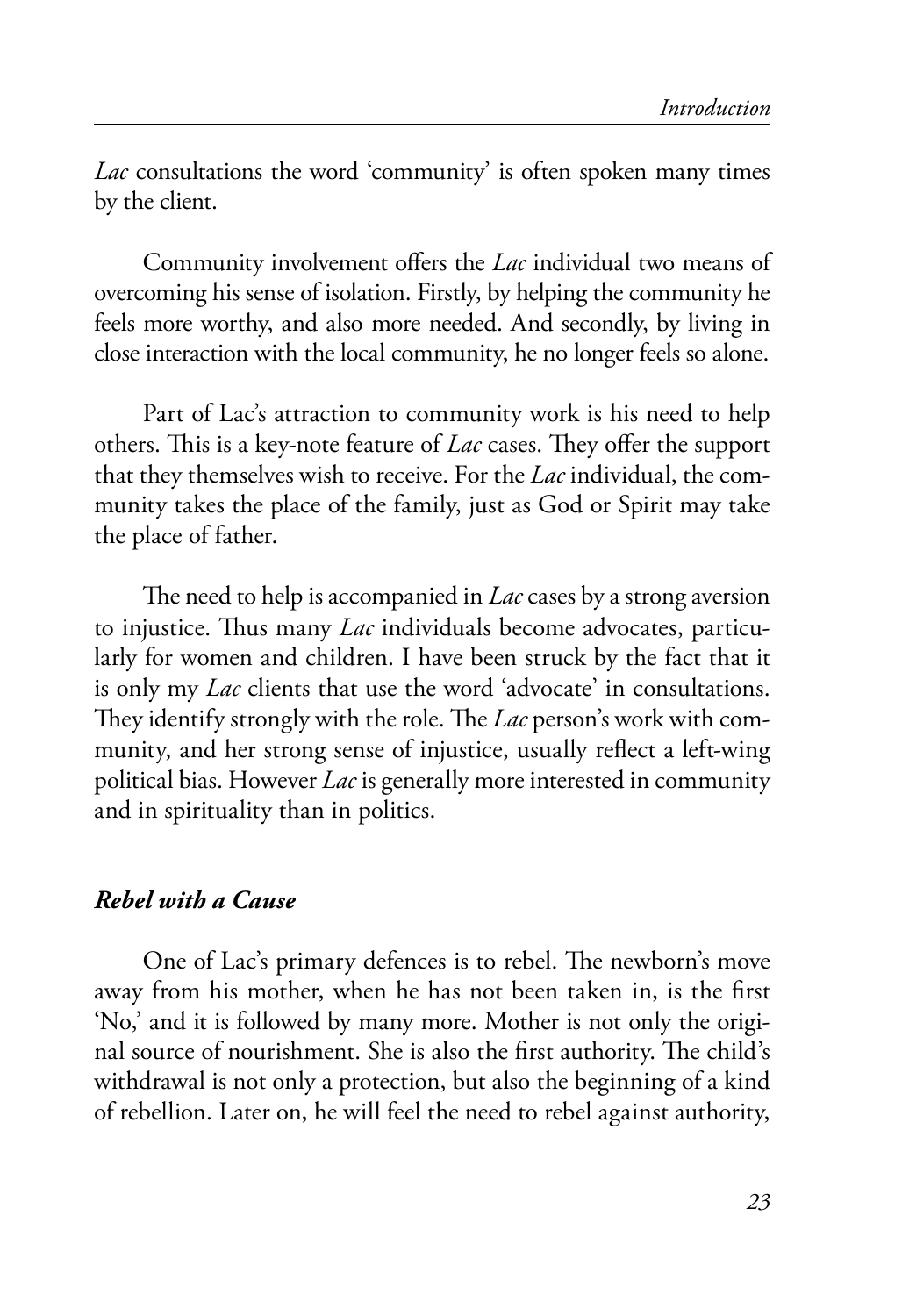particularly when that authority is seen as uncaring. This combination of rebellion and sensitivity to injustice often results in the *Lac* person become an activist. The intensity of the *Lac* activist's commitment to the cause is directly proportional to his own sense of indignation at being abandoned.

Another remedy that often has activist tendencies is *Ammonium*. Both types are prone to suffer great indignation at injustice, and both types tend to be community-minded. Let us look briefly at the differences between *Lacs* and *Ammonium* salts.

Firstly, the *Lac* issues of abandonment and feeling unsupported are not prominent in *Ammonium* cases. Secondly, *Ammoniums* tend to have clearer boundaries than Lacs, both in terms of knowing when to say 'No,' and in terms of psychic empathy. Thirdly, *Ammoniums* do not try to please like *Lacs* do. And finally, the ambivalence seen in many *Lac* cases, born of a deep psychic split, is not seen in *Ammonium* cases.

*Causticum* is another remedy that is known for its activist inclinations. Here the similarity with *Lac* is less. With *Causticum*, advocacy is not personal. In other words, he is not fighting for victims because he felt a victim himself. Secondly, *Causticum* tends to be detached most of the time, without being split in a pathological sense. Lac, on the other hand, is very emotional, but may become detached as a result of a pathological split.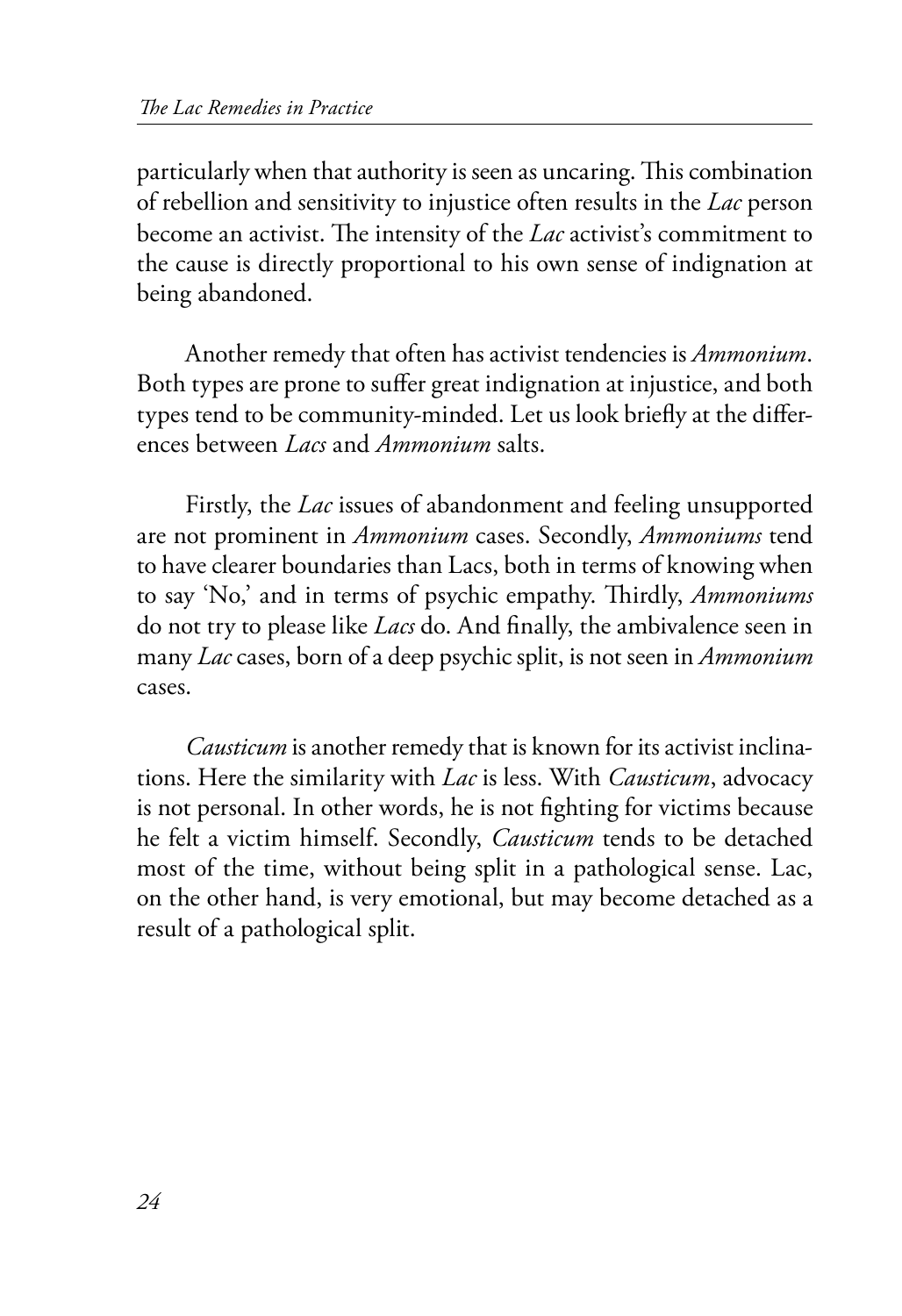#### *Push and Pull*

One area where ambivalence is seen very often in *Lac* cases is in romantic relationships. Only the relationship with the mother is more fraught with danger and filled with more opportunities for healing.

*Lacs* approach romantic relationships from one of two directions. Either they are extremely wary, and slow to warm to the other person, or they jump in heedlessly. This-all or-nothing approach is expressed at many points in the relationship, because *Lac* people are pulled so strongly towards and away from intimacy. When they finally fall, they fall hard, and then they can switch from aloofness to being clingy and dependent. It is common for a *Lac* person to state that they have been clingy in some relationships, and aloof in others. The middle ground of open adult relating is not so easy to maintain, since the early dynamics of reaching out for, or pulling away from mother, are so strong.

The *Lac* individual often finds herself caring for her partner. She may have chosen a partner who needs help, such as an alcoholic, in which case she will give and give until she feels resentful that she is getting little back. Or she may adopt the role of parent to a man who is emotionally immature. By looking after him, she wins his love, but fails to achieve true intimacy. After taking the indicated *Lac* remedy, many individuals begin to see their co-dependency more clearly, and move toward healthier relating.

#### *Boundaries*

There are many similarities between *Lac* remedies and *Natrums* and *Ignatia*. However, one important difference is the strength of personal boundaries. These are strong in the case of *Natrum* and *Ignatia*, weak in *Lac* cases. Again we can postulate the origins of these weak boundaries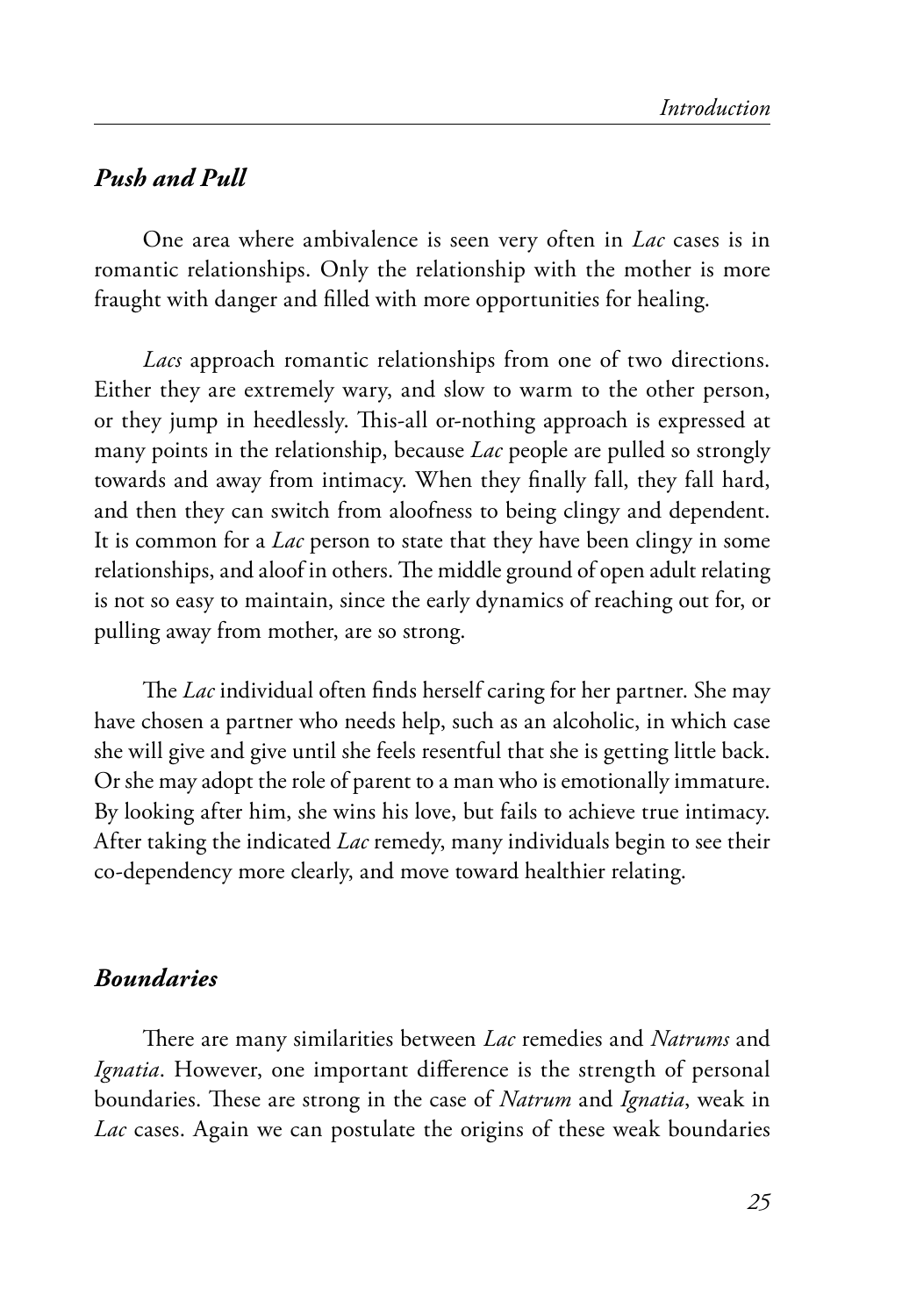as arising from the early experience of failure to bond adequately to the mother. A newborn child has no sense of boundaries. Through bonding to the mother, it gradually learns that it is not its mother; that she is a separate entity. In the process, the child learns that it has boundaries, which separate it from the world, and from other people.

When bonding to the mother is weak, these lessons are not learned so distinctly. The child continues to try to merge with the mother, and hence differentiation is not completed. This results in indistinct personal boundaries in *Lac* individuals (as it does in *Boron* individuals, who seem to go through similar dynamics at birth).

Weakness of personal boundaries expresses itself in several ways in *Lac* cases. First of all, *Lac* people are extremely empathetic. They actually feel the feelings of other people, through a kind of psychic osmosis. In this sense they resemble *Phosphorus* and *Carcinosinum*. Like the latter, many *Lac* people become healers and therapists, and they struggle to keep their feelings separate from their clients.

Secondly, *Lac* people are co-dependent, which means they cannot separate their own responsibilities from those of others. As a result they tend to take on too many responsibilities. And when they fail to fulfil a responsibility that was not theirs in the first place, they feel guilty.

(Bert Hellinger has shown convincingly that personal guilt arises when we feel that we have threatened our place in the family or community. Since *Lac* people never feel secure in their family of origin, it follows that they will easily feel guilty. When you know deep down that you belong, you do not fear that by making a mistake you will be expelled. It is this fear that Hellinger has shown to be behind most personal guilt).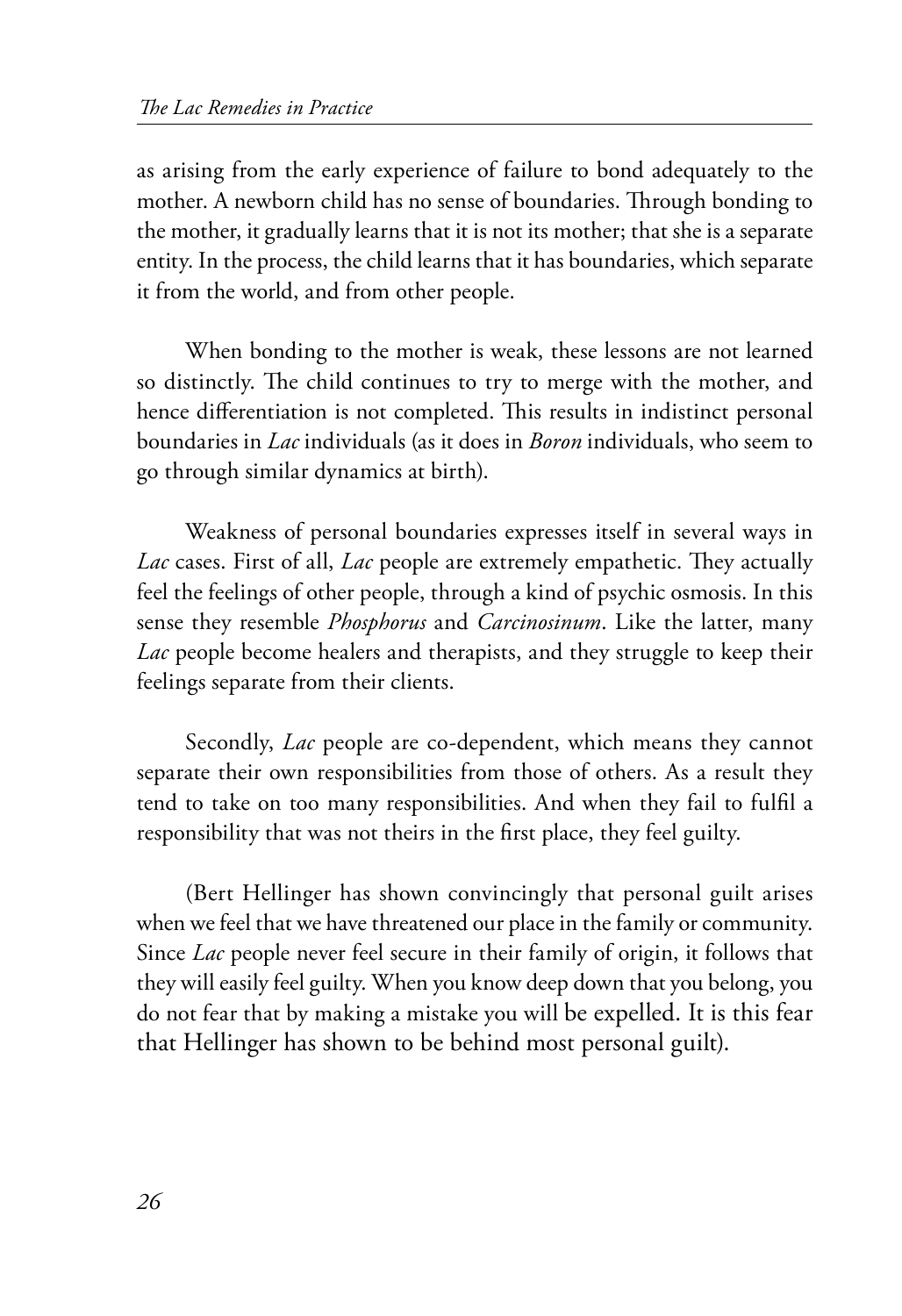There is a lot of similarity between *Carcinosinum* and *Lac* cases. In particular *Carcinosinum* can appear very close to *Lac felinum*. We shall examine the differences later in the chapter on *Lac felinum*. Suffice for now to note that the principal issue for *Carcinosinum* is the search for Self, whereas for *Lac* it is the search for connection to Other.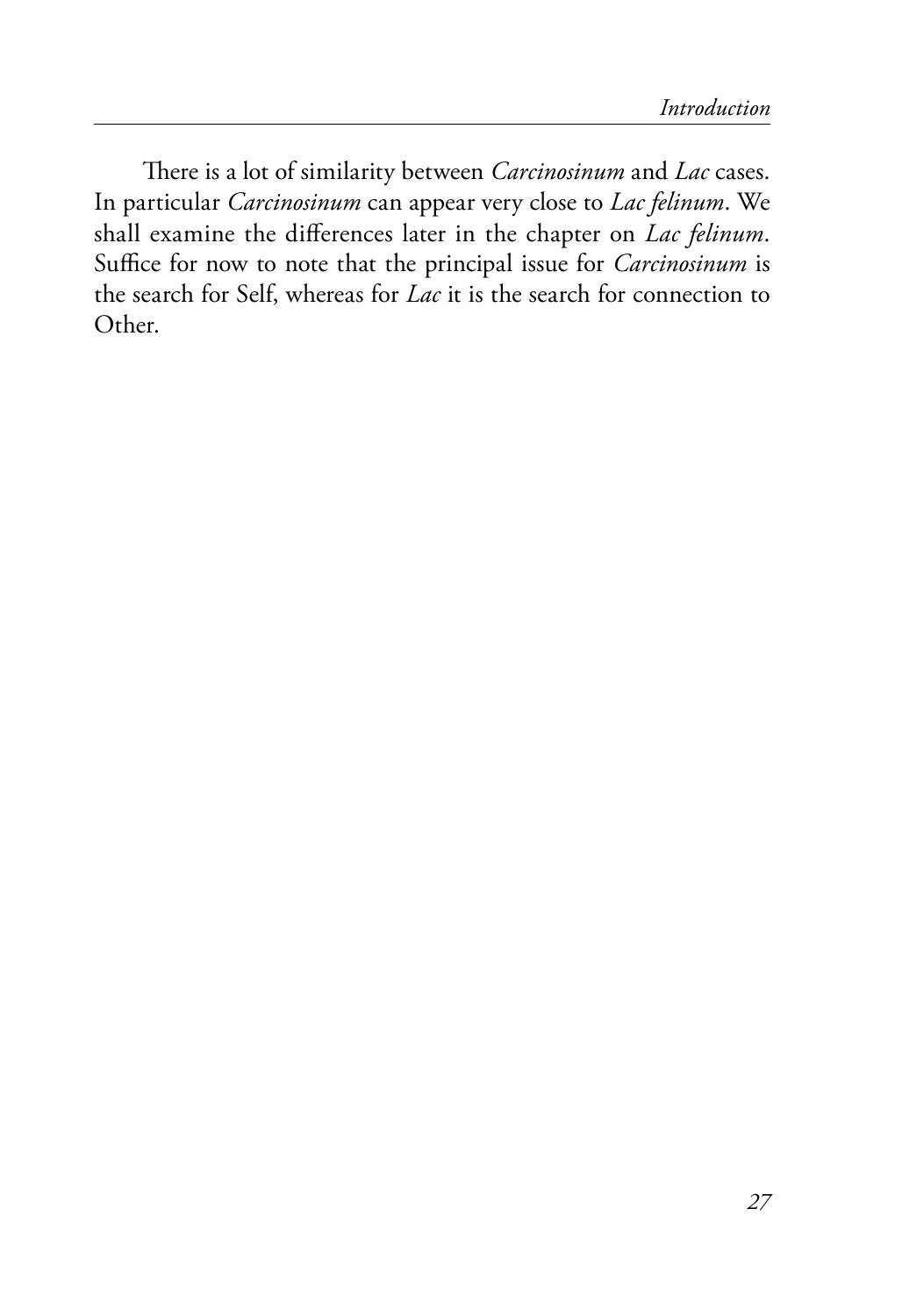